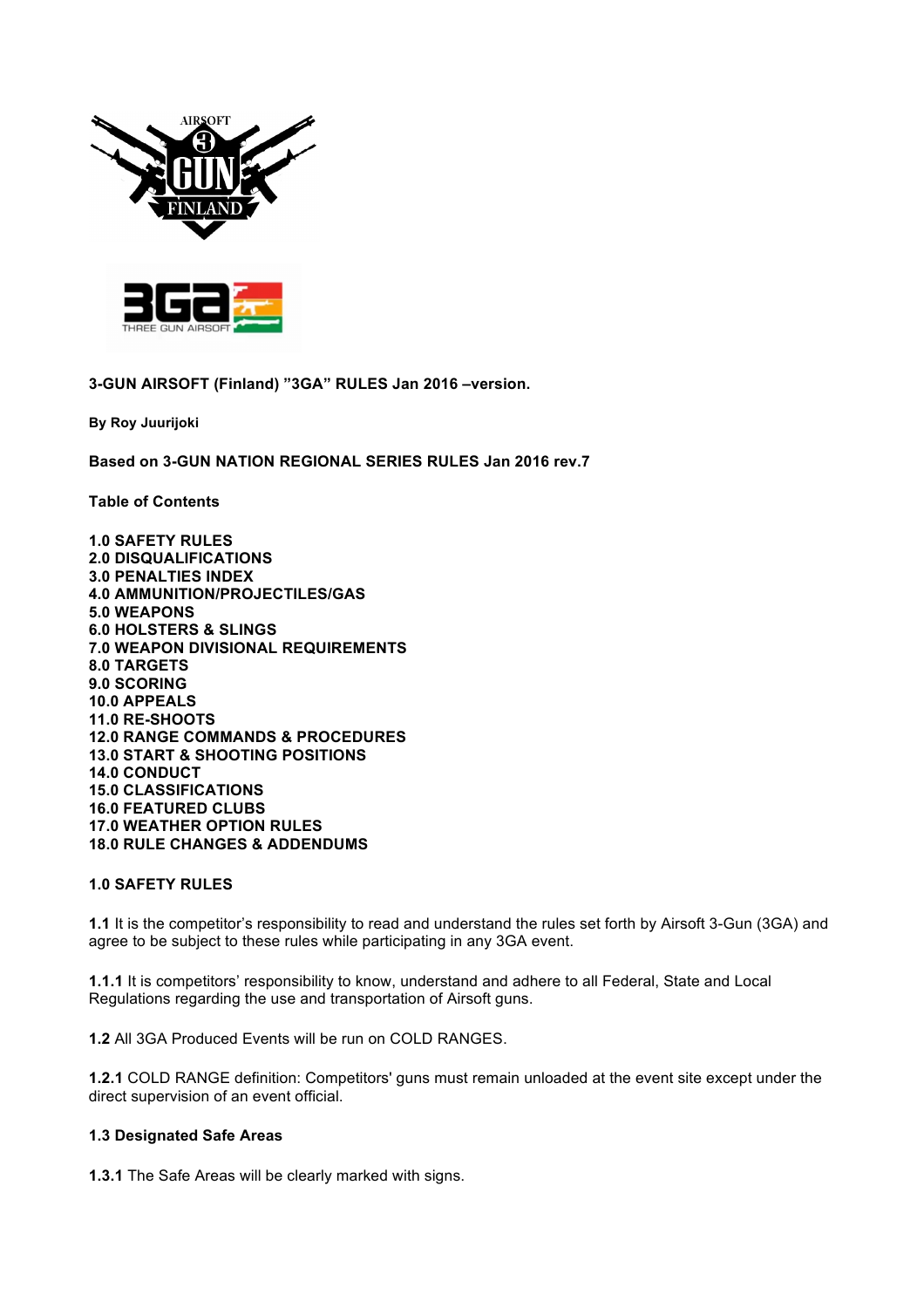**1.3.2** Unloaded weapons may be handled and or displayed in Safe Areas only.

**1.3.3** Ammunition/Projectiles/Gas and loaded guns/weapons must not be handled in any Safe Area. This includes loaded magazines and "live rounds" in other words projectiles and gas including magazines with gas. However, boxes of ammo may be handled as long as they remain closed. *(Rule 2.13)*

### **1.4 Transporting Rifle, Shotgun and Pistol** (from vehicle or between stages)

**1.4.1** Rifles & shotguns must be cased or if hand carried or slung, the muzzle must be pointed up. Using carts where the muzzles are pointed downward are approved. Pistols carried between stages must be cased or remain holstered.

**1.4.2** Rifles & Shotguns must be transported with actions open, detachable magazines removed, tubes unloaded, with an inserted chamber safety flag. *Actions can only be "closed" on an inserted chamber safety flag.*

**1.4.3** A course of fire will never require or allow a competitor to touch or hold ammunition or a weapon loading device after the "Standby" command and before the "Start Signal" *(except for unavoidable contact with the arms)*

**1.4.4** During a course of fire a competitor may handle more than one weapon at a time, however neither gun may be discharged until one is re-holstered or safely grounded. Violation of this rule will result in a match DQ. *(Rule 2.5, 2.25)* All safety rules apply while handling two weapons at the same time.

### **1.5 GROUNDING WEAPONS/GUNS**

### **1.5 a) Abandoned gun/weapon Definition:**

Any gun left in a designated container, in an undesignated location (on a table, on top of a barrel etc.) or at a stipulated

start position in any condition, unless the muzzle is breaking the 180-degree Safety Plane *(Rule 2.5)*

# **1.5 b) Grounded Weapon/Gun Definition:**

A gun will not be considered grounded until another weapon is discharged. You are permitted to go back and rectify incorrectly abandoned weaponss left in an incorrect condition or location until the next weapon is discharged. All 180 degree rules apply and competitor must be safely behind the weapon before touching and while handling the abandoned weapon. You will be allowed to go back, retrieve an abandoned weapon and re-engage targets without penalty. A re-holstered pistol is not considered grounded, but a pistol abandoned in a designated container will be considered grounded after the next weapon is discharged. Any weapon that has been grounded may be retrieved and used in the course of fire, but will incur penalty. *(Rule 3.4.1)*

**1.5.1** During the course of fire, a competitor may be required to ground a weapon in order to transition to another. Designated containers designed to safely accommodate grounded weapons shall be specified in the Written Stage Briefing. *(Rule 2.4.1,2.4.2, 3.12)*

**1.5.1a** If a Pistol is to be grounded, it must be placed into the small designated containers only. However, if a pistol is grounded in the incorrect designated container**,** the following penalties or match DQ will apply. (*Rule 2.4.1a, 2.4.1b, 2.4.2b, 3.12)*

**1.5.1b** If Rifles or Shotguns are to be grounded, they must be placed into the large designated containers only.

There are two acceptable safe methods to ground a weapon.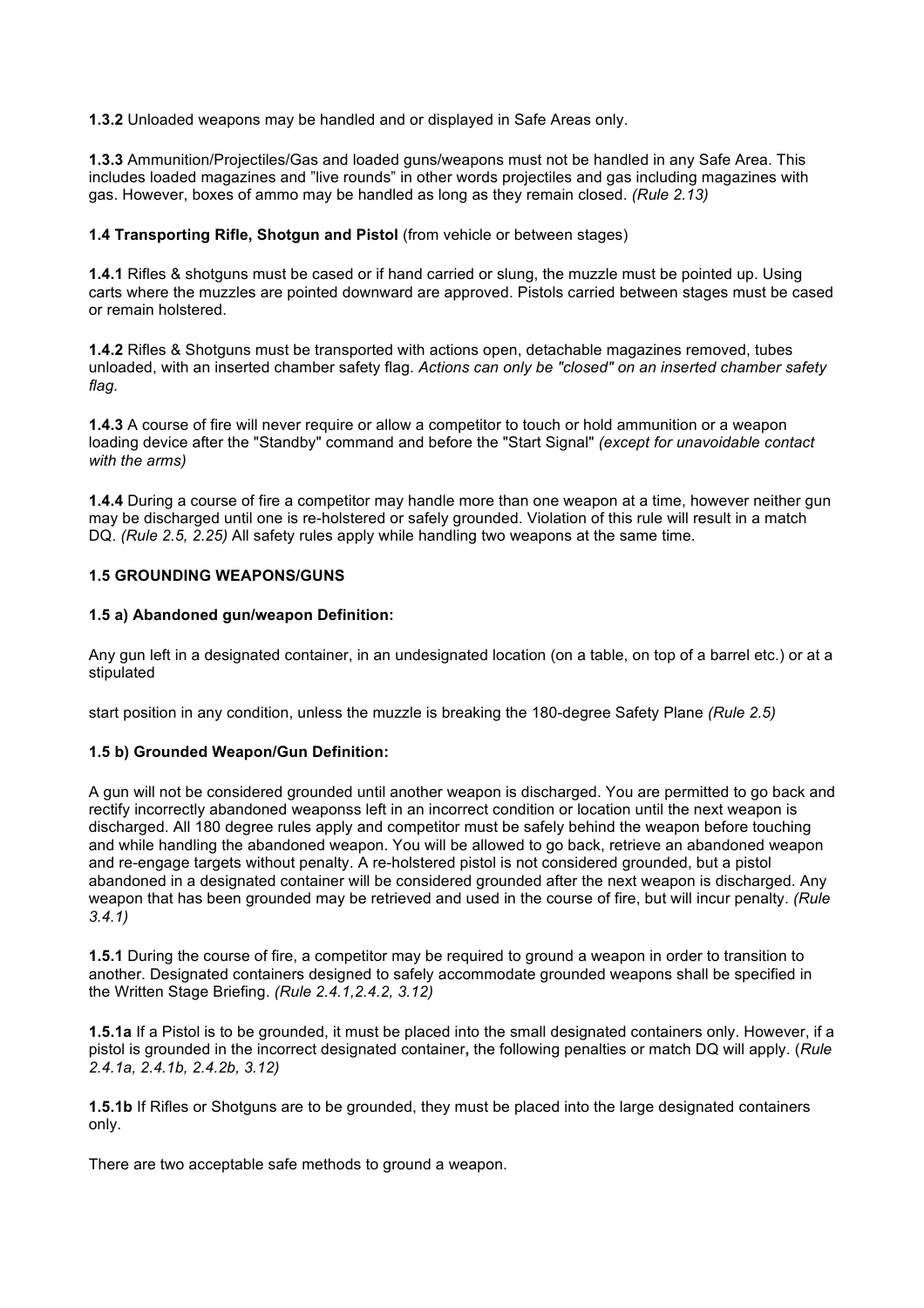# **1.5.1.1 Safety Condition One "Loaded with Safety Engaged"**

**1.5.1.1.1** Pistols with any type of manual safety lever must be engaged to satisfy the "loaded on safe" condition regardless of passive safeties.

**1.5.1.1.2** Pistols without a manual safety must have passive safeties in operational condition; this will satisfy the safety engaged requirement. A "Passive Safety" is a safety that engages automatically and disables the weapon from discharging while the weapon is not being handled. "Safe Action" striker safeties or "Passive Trigger Safeties" fall under this ruling. "Operational" means: *The safety operates correctly as intended. It must not be altered or disabled in a way that while not being handled, the safety features can no longer prevent the weapon from discharging.*

**1.5.1.1.3** If the pistol has no manual safety and the only manual lever is a de-cocking mechanism, it must be engaged and the hammer must be de-cocked to satisfy the safety engaged condition.

### **1.5.1.2 Safety Condition Two "Empty Chamber"**

**1.5.1.2.1** Empty chamber, with no live rounds in the feed tube or the magazine removed.

**1.5.1.2.2** Empty chamber, slide/bolt locked open with loaded feed tube or loaded magazine inserted.

**1.5.1.2.3** Empty chamber, slide/bolt forward with a loaded feed tube or loaded magazine inserted.

Exception: not applicable.

**1.5.2** Re-holstering a loaded pistol. A course of fire will never require a competitor to re-holster a pistol after the start signal.

However, a competitor may re-holster provided this is accomplished safely as per Rules 1.5.1.1, 1.5.1.2, 1.5.1.3

**1.5.3** When clearing the weapon at the end of the COF, any round(s) that are found inadvertently left touching a weapon do not constitute a loaded chamber or loading device.

# **2.0 DISQUALIFICATIONS**

A Disqualification (DQ) will result in complete disqualification from the event and the competitor will not be allowed to continue.

The competitor will not be eligible for prizes.

**2.1** Safety violations will not be subject to arbitration.

**2.2** A Range Officer must stop a competitor who causes a negligent discharge as soon as possible.

Disqualification for a Negligent Discharge, this includes slam-fires.

#### **Definitions of Negligent Discharge:**

**2.2.1** A shot which travels over a backstop, a berm or in any other direction deemed by the event organizers to be unsafe**.** (Please note: a competitor who legitimately fires a shot at a target, which hits and then travels in an unsafe direction, through ricochet or bounce will not be disqualified)

**2.2.2** Not applicable.

**2.2.2.1** Not applicable.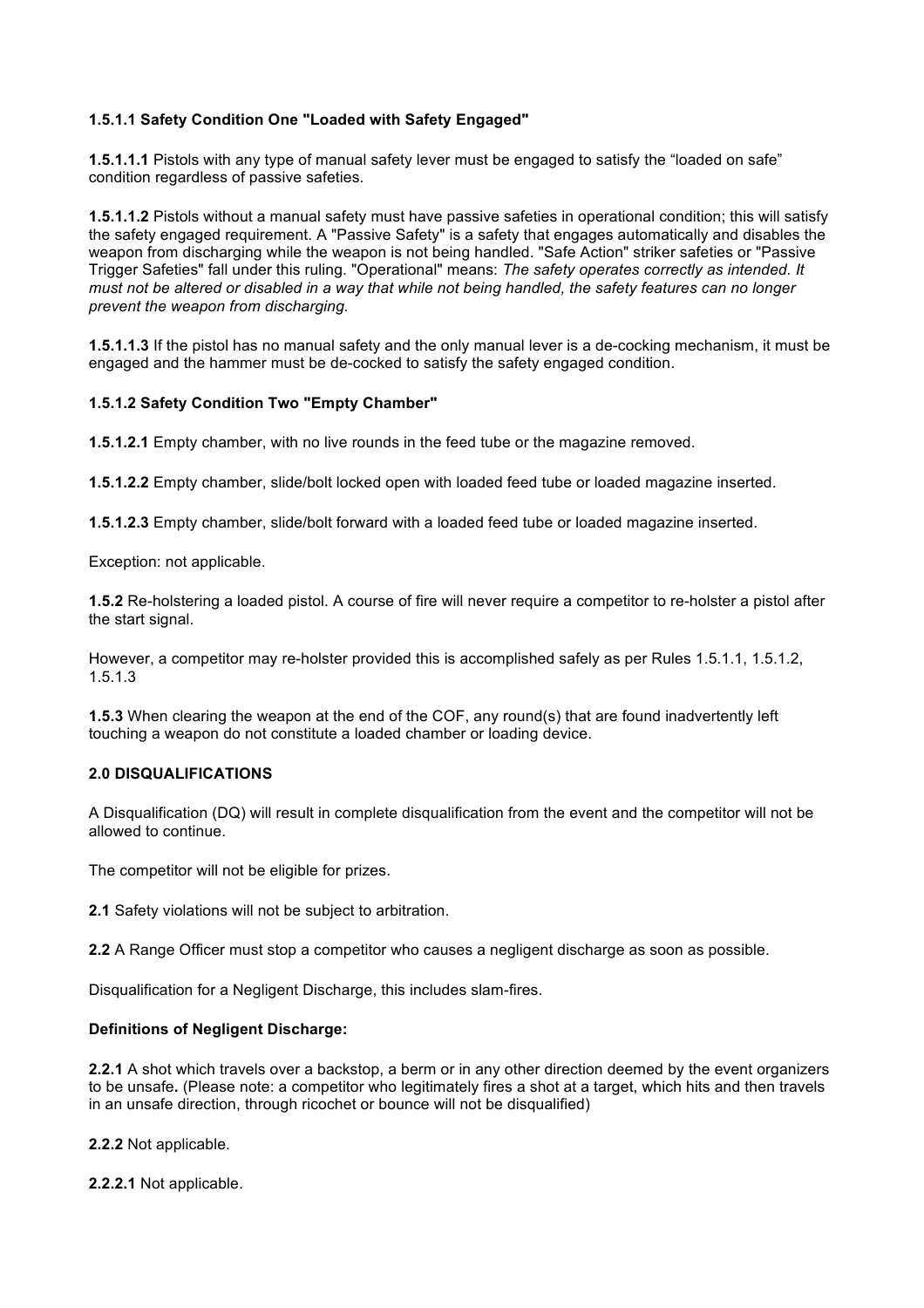**2.2.2.2** Not applicable.

**2.2.3** A shot which occurs while loading, reloading or unloading a weapon after the "Make Ready" command and before the "Range is Clear" command.

**2.2.4** A shot that occurs while loading, reloading, transitioning off or back to the shoulder or during remedial action in the case of a malfunction or clearing a weapon.

**2.2.5** A shot that occurs while transferring a weapon between hands.

**2.2.6** A shot that occurs during movement, except while actually shooting at targets.

#### **2.2.6.1** Not applicable

**2.3** A competitor shall be disqualified for dropping or losing control of a weapon, whether loaded or unloaded, at any time after the "Make Ready" command and before the "Range is Clear" command is issued. This includes any weapon, loaded or unloaded, that falls after being grounded during the course of fire.

**2.3.1** Exception: Dropping an unloaded weapon before the "Make Ready" command or after the "Range is Clear" command will not result in disqualification, provided the weapon is retrieved by an Event Official only.

#### **2.4 Grounding of Weapons DQ Applications:**

#### **2.4.1 Disqualification Apply to:**

**a)** Grounding a weapon in the incorrect designated container or stipulated allowable location and the muzzle of the weapon has broken the 180-degree safety plane will result in a match DQ.

**b)** Grounding a weapon in the incorrect designated container or stipulated allowable location and the competitor does move downrange / in front of the weapon, regardless of the condition, will result in a match DQ.

### **2.4.2 Disqualification Does Not Apply to:**

**a)** Grounding a weapon in the correct designated container or stipulated allowable location and the safety is not engaged, is not a match DQ. *(Rule 3.12 +10 Sec Penalty)*

**b)** Grounding a weapon in an incorrect designated container or stipulated allowable location and the competitor does not move downrange / in front of the weapon, regardless of the safety condition, is not a match DQ. *(Rule 3.12 +20 Sec Penalty) Exemption: Weapon was never touched or handled in the COF; it*  was left in the original stipulated start location and the competitor did not move downrange / in front of the *weapon. There will be no penalty assessed.*

**2.5** A competitor shall be disqualified for allowing the muzzle of a weapon to break the 180-Degree Safety Plane, except while holstered, drawing or re-holstering. *(Rule 2.4.2b)(also see Rule 2.23)*

**Definition of the 180-Degree Safety Plane:** The plane defined by an arc both horizontal and vertical that is created when the competitor is standing facing squarely downrange and parallel to, the designated backstop used on the bay to define the 180 safety line on that particular stage. Any muzzle position that points backward toward the mouth of the bay away from the designated 180 safety line is a violation of Rule 2.5.

**2.6** A stage may span two bays during a course of fire, a competitor is allowed to transition between the two bays with a holstered or drawn pistol, loaded shotgun or rifle, unless it is specifically forbidden in the WSB due to safety concerns. A violation of this action will result in a match DQ.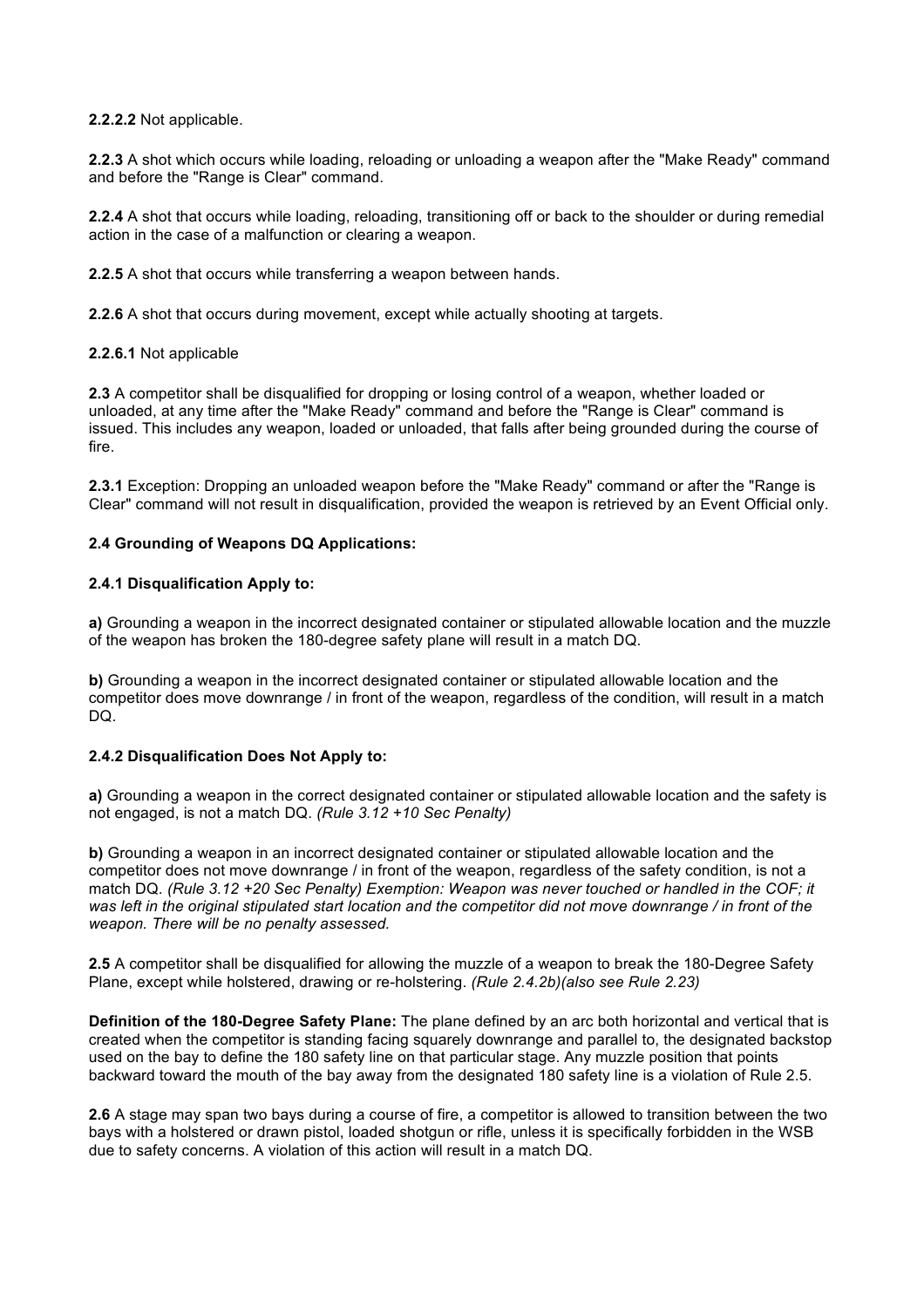**2.7** A competitor shall be disqualified for unsportsmanlike conduct, which includes, but is not limited to cheating.

**2.7.1** Intentionally altering targets prior to the target being scored to gain advantage or to avoid penalties.

**2.7.2** Altering or falsifying score sheets or data in electronic scoring devices.

**2.7.3** Altering the configuration of weapons to gain an advantage *(Rule 5.3, 5.4)*

**2.7.4** Altering the course of fire. (i.e., moving props and or targets) This includes, but is not limited to, the repositioning or altering of targets, no-shoots, barriers, barrels, walls, tables, grounding containers, fault lines, painted markings, banners, trees, bushes or anything else deemed by match officials to create an unfair advantage.

**2.8** Discharging or "Burning" the last round(s) to empty the chamber, unload a weapon or to load a different projectile is admissible, but it must be pointed and done so at a legal target or in a safe direction. Long guns must be fired from the shoulder while "burning" a round if done in a direction other than a legal target for intended weapon being handled. Competitors' failing to keep long guns shouldered while "burning" any round(s) in a direction other than a legal target is considered a Negligent Discharge and will result in a match DQ. *(Rule 2.2.3, 2.2.6)*

**2.9** Pistols and rifles must fire a single projectile only. Violators will be deemed as cheating and shall be subject to a match DQ. *(Rule 4.3)* Airsoft Shotguns MUST fire at least 2 projectiles. Violators will be deemed as cheating and shall be subject to a match DQ.

**2.10** Not applicable.

**2.11** Not applicable*.*

**2.12** Any competitor found with a magazine inserted in their pistol or rifle or rounds loaded in the shotgun, while not under the direct supervision of a range official, shall be escorted to a safe area to check the loaded condition. If the magazine, tube or chamber is found to be loaded, the competitor will be subject to a match DQ. *Shotgun pre-loading at the beginning of a stage, under R.O. supervision, is exempt. (Rule 1.2.1)*

**2.13** Handling loaded magazines, projectiles, gas or a loaded weapon in a Safe Area will result in a match DQ. *Exemption: Closed boxes of ammo may be handled (Rule 1.3.3)*

**2.14** A competitor who intentionally loses or displaces eye or ear protection during a course of fire will nullify the provisions of Rule 11.3 and shall be deemed to be cheating and will be subject to a match DQ. (*Rule 11.3.1*)

**2.15** Threatening or assaulting other competitors or staff personnel, using abusive language or hostile behavior toward a competitor, Range Officer, Range Master, Match Director, Match Staff or Range Venue Staff, will result in a match DQ. *(Rule 2.7)* Disqualification for this type of conduct shall result in immediate ejection from the match venue property.

**2.16** Disruptive behavior from a competitor, in an attempt to disturb or distract other competitors that are shooting a course of fire, will result in a match DQ. *(Rule 2.7)* Disruptive behavior from a spectator in an attempt to disturb or distract competitors that are shooting a course of fire, shall result in their immediate ejection from the match venue property.

**2.17** Competitors must not consume or be under the influence of alcohol or non-prescription drugs at the event site. Violators will be directed to stop shooting, issued a match DQ and must leave the range. However, a competitor found to be impaired and deemed unsafe as a result of legitimate prescription drugs shall only be directed to stop shooting, no DQ. The competitor, at the Match Directors discretion, may be allowed to resume competition, if judged to be fit to return.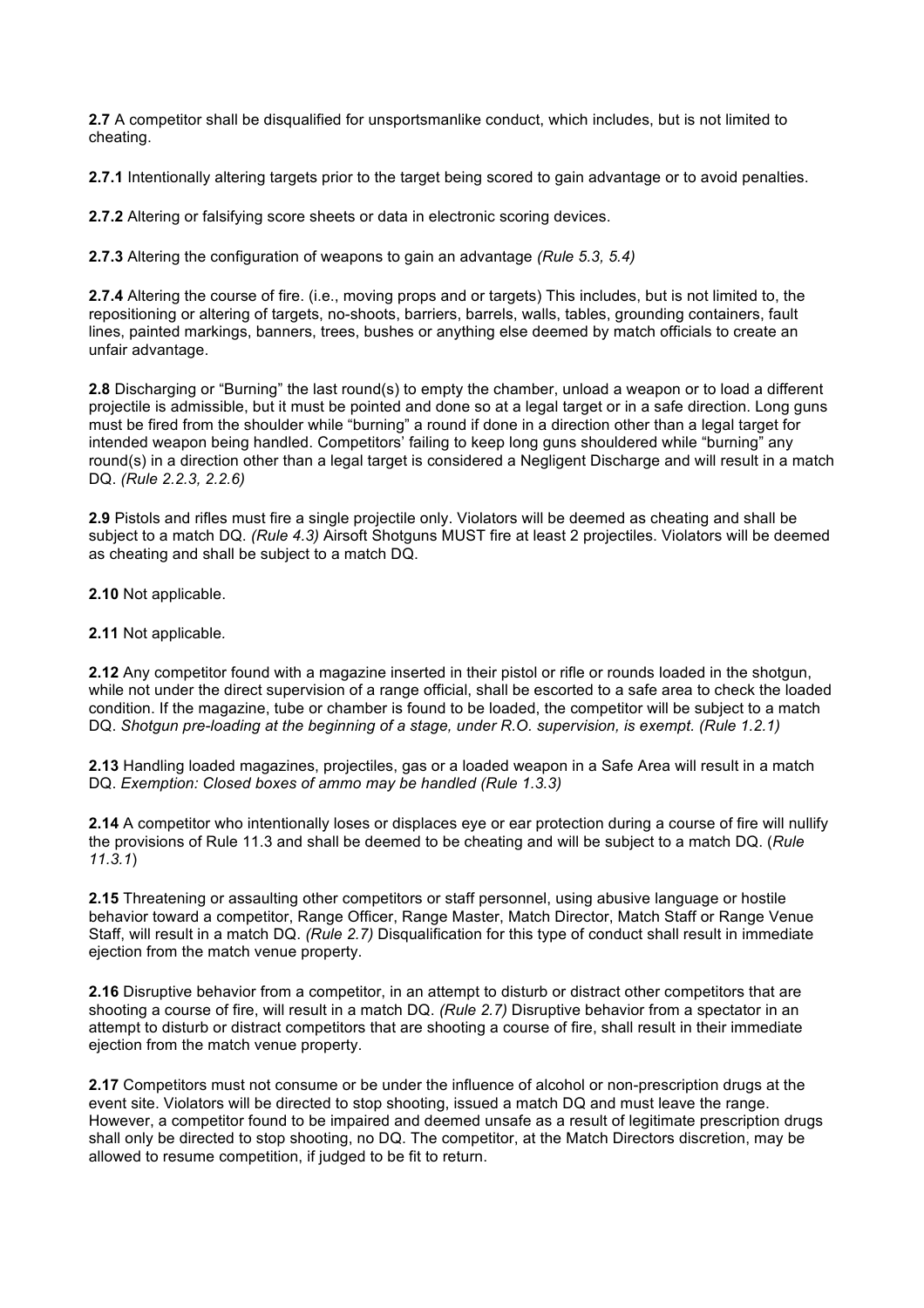**2.17.1** If a competitor is deemed by match staff to be unsafe, due to a medical condition, erratic behavior, an injury that impairs their ability to continue competing safely, or is deemed to be unsafe to themselves or others around them, shall be directed to stop shooting, no DQ. The final decision shall be at the sole discretion of the Match Director.

**2.18** Disqualifications will be finalized by the Range Master or the Match Director only**.**

**2.19** Refusal to submit to a rule compliant inspection of any or all equipment that a competitor is using during the match will result in a match DQ. *(Rule 2.7)*

**2.20** Refusal to submit to an inspection of a pre-loaded shotgun will result in a match DQ. *(Rule 3.8)*

**2.21** Designated containers are utilized to safely ground weapons. They are not considered a stage prop. If a competitor shoots a designated grounding container in the process of abandoning or grounding a weapon or if it already contains a weapon, this action will result in a match DQ. *(For the purpose of this rule, the term "shoot" means that a competitor fires any projectile, bullet, pellet or slug, that strikes the container)*

**2.21.1** Designated grounding containers, staging tables or any other prop at the starting position or inside the fault lines are not to be used as support for steadying the weapon for a shot*. (Rule 3.4, 13.5)*

**2.22** Not applicable.

**2.23** Having a holstered pistol with a live round in the chamber while in the prone position will result in a match DQ. This includes prone at the start position or after re-holstering during the course of fire.

**2.24** Finger inside the trigger guard: The competitor's fingers must be visibly outside the trigger guard when moving, loading, reloading or unloading during a course of fire and while clearing a malfunction. Failure to comply with Verbal Warnings will result in a Match DQ. *(Rule 12.8.1)*

Finger Exceptions: When actually aiming or shooting at targets or while complying with the "Make Ready" command to lower the hammer of a pistol without a de-cocking lever.

**2.25** During a course of fire, a competitor "is allowed" to handle more than one weapon at a time, however neither weapon may be discharged until one is either re-holstered or safely grounded. Violation will result in a match DQ. *(Rule 1.4.4, 2.5)*

**2.26** All walls, barriers or constructed obstacles are deemed to extend from the ground up to infinity. Shooting under or over or moving under or over such props is strictly forbidden and is considered a safety violation. Unless specifically delineated and allowed in the Written Stage Briefing. Violation will result in a Match DQ. *(Rule 9.2)*

# **3.0 PENALTIES INDEX**

**3.1 Additional +5 Seconds**: Foot faults, a competitor who fires shots while any part of their body is touching the ground or while stepping on an object beyond a Shooting Box or a Fault Line, or who gains support or stability through contact with an object which is wholly beyond and not attached to a Shooting Box or Fault Line, will receive one procedural penalty for each occurrence. However, if the competitor has gained a significant advantage on any target(s) while faulting, may instead be assessed one procedural penalty for each shot fired at the subject target(s) while faulting. A competitor commits a foot fault if any part of their body comes in contact with a rope fault line while firing a shot. A competitor can only receive a maximum of 4 foot fault penalties (20 seconds) per stage. When possible, the CRO will issue a verbal warning and then begin assessing penalties. *(Rule 12.8.3)* Foot faults will not be assessed from the prone position, as long as the competitors body is inside the shooting area. 3GA will at every opportunity make the foot path wide enough and target presentation open enough to not require the shooter to touch or stretch a raised rope fault line. Ground fault line will be used wherever possible to discourage these penalties wherever terrain allows.

**3.2 Additional +5 Seconds**: May be assessed for failing to follow stage procedures.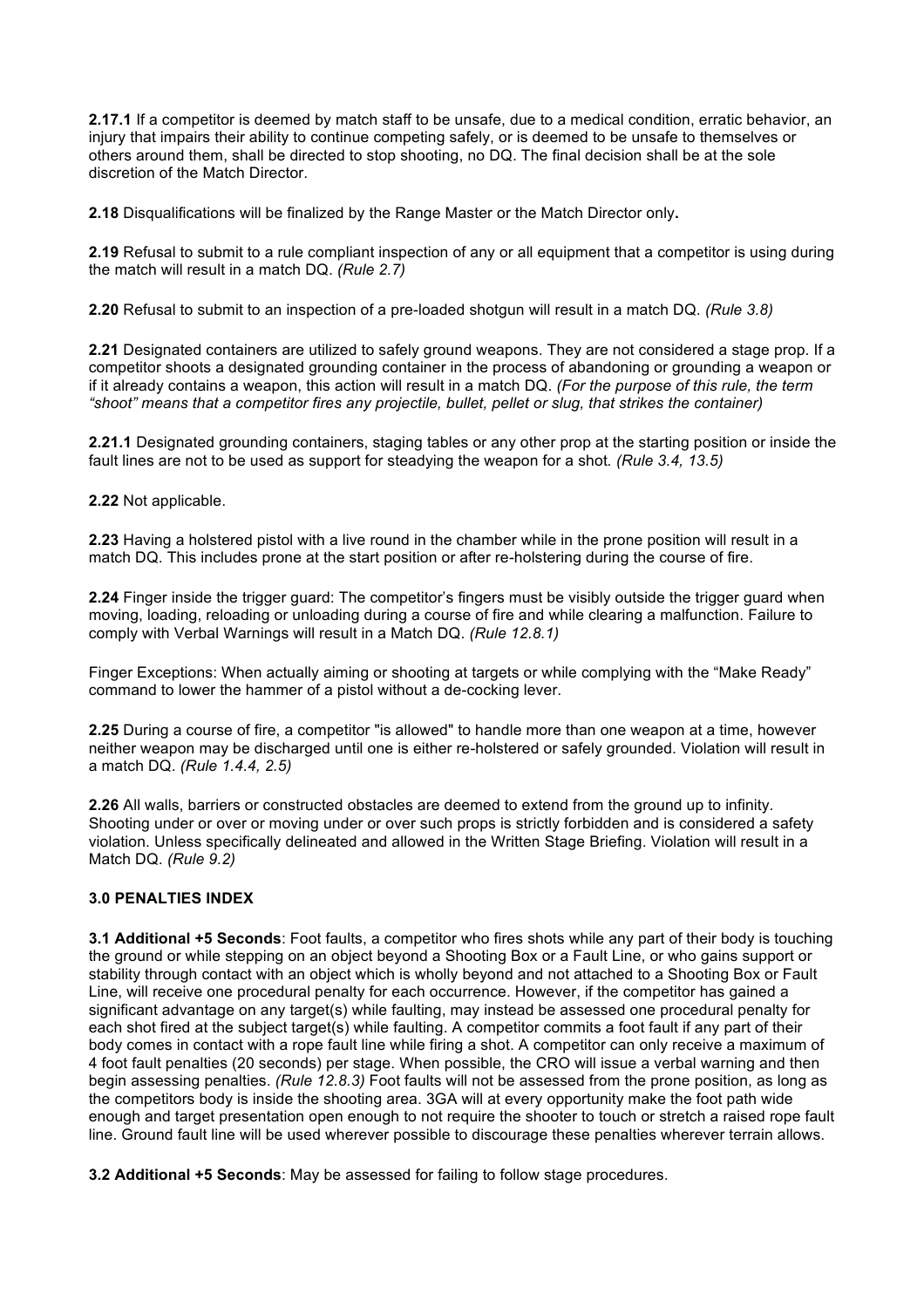**3.3 Additional +5 Seconds**: Shall be assessed for failure to start in the position indicated in the Written Stage Briefing.

**3.4 Additional +5 Seconds**: A competitor shall not use a pistol, rifle or shotgun grounding container, staging table or structure to support their pistol, rifle or shotgun at any time. Violation(s) are a per-shot penalty.

**3.4.1 Additional +5 Seconds Procedural**: If a competitor retrieves and fires a previously grounded weapon, one +5 sec penalty shall be accessed per occurrence. *(Rule 1.5)* e.g. The competitor grounds the shotgun, picks up & fires the rifle, sees unengaged shotgun target(s), abandons the rifle, retrieves the grounded shotgun then fires the shotgun, (which now grounds the rifle) abandons the shotgun, then retrieves & fires the grounded rifle, two occurrences have now taken place. Two +5 sec penalties will apply. The stage will be scored as shot. (there are no new target engagement penalties tied to this rule)

**3.5 Additional +7.5 Seconds**: Will be assessed for firing a shot or shots through a vision barrier to engage a target. +5 sec. for miss on target & +2.5 sec for the FTE (*Rule 9.2, 9.2.1, 9.5)*

**3.5.1 Additional +5 Seconds**: Will be assessed per hit on any No-Shoot Paper Target. *(Rule 9.3)*

- **3.6** Not applicable.
- **3.7** Not applicable.
- **3.8** Not applicable.

**3.9 Additional +10 seconds**: The competitor MUST remain inside the rope or wooden fault lines, unless the WSB states differently. Leaving the rope or wooden fault line area and re-entering at a different location to create a short cut is strictly forbidden.

**3.10 Additional +10 Seconds**: Shall be assessed to any shooter who coaches another shooter during the course of fire.

Examples are, but not limited to, calling out target directions, spotting information, shooting instructions etc. If the individual providing the coaching is not a competitor, the Range Officer shall have the discretion to eject the non-competitor from the stage.

**3.11 Additional +10 Seconds**: Grounding a weapon in the correct designated container or stipulated allowable location and the safety is not engaged, No DQ. *(Rule 2.4.2 a)*

**3.12 Additional +20 Seconds**: Grounding a weapon in an incorrect container or stipulated allowable location and you do not move downrange / in front of, regardless of the condition, No DQ. *(Rule 2.4.2 b)*

*Exemption: The weapon was never touched or handled in the COF. It was left in the original stipulated start location and the competitor did not move downrange / in front of the weapon. There will be no penalty assessed.*

# **4.0 AMMUNITION/PROJECTILES/GAS**

**4.1** Only 6mm plastic projectiles are allowed. There is no weight limit.

**4.1.1** A competitor found in violation of *Rule 4.1* shall be assessed a 50 eur fee for damage done to the plate targets.

**4.2** All ammunition used 6mm plastic projectiles. No weight limit.

**4.3** Pistols and rifles must fire a single projectile only. *(Rule 2.9)*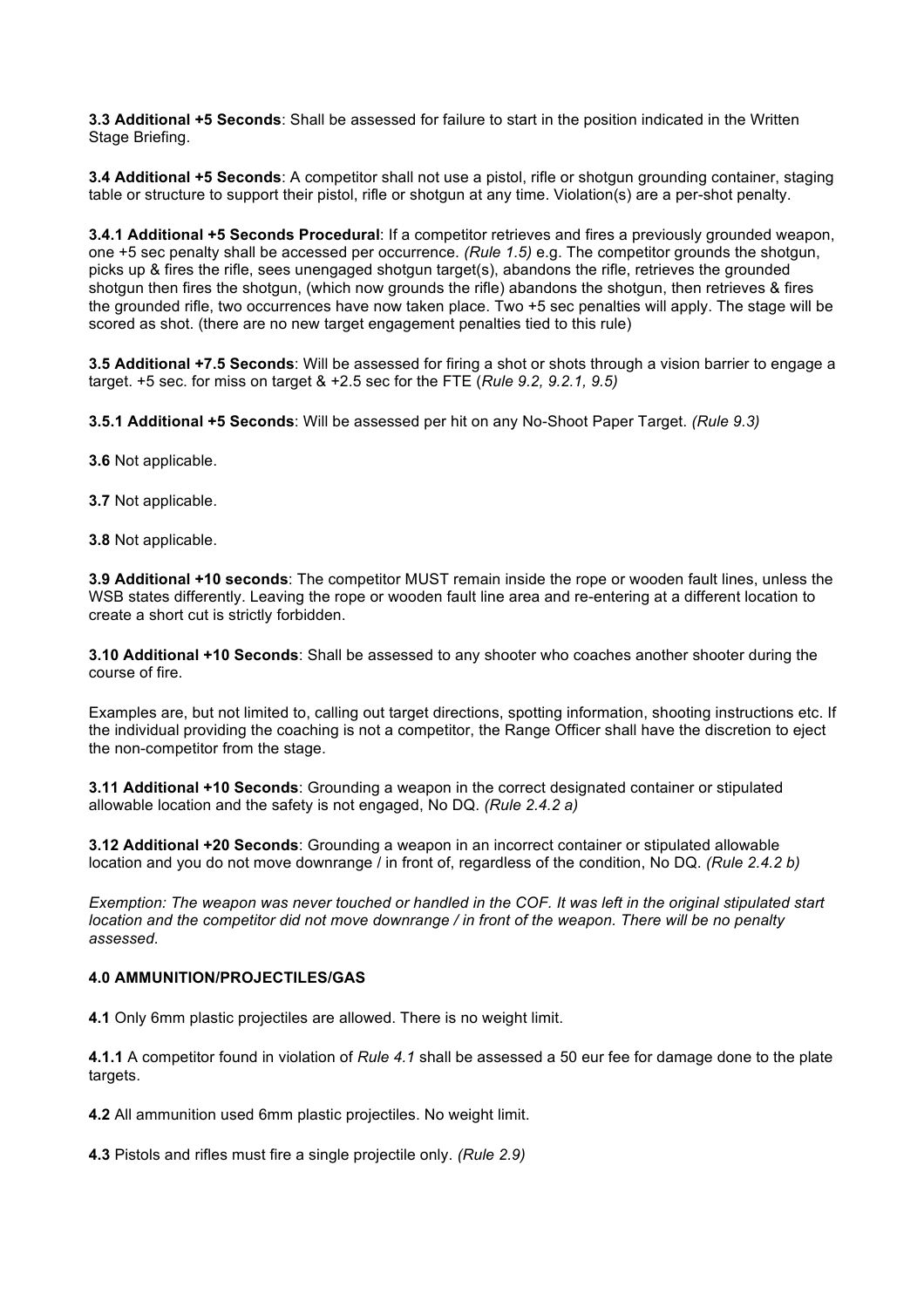**4.4** Shotguns must fire at least 2 projectiles per trigger pull.

# **5.0 WEAPONS**

**5.1** All weapons used by competitors must be serviceable and safe. Range Officers may demand examination of a competitor's weapon or related equipment at any time to check that they are functioning safely. If a Range Officer declares any such weapon unserviceable or unsafe, it must be withdrawn from the event until the weapon is repaired or replaced to the satisfaction of the Range Master or Match Director or their designee. *(Rule 12.7)*

**5.2** If a competitor's weapon becomes unserviceable during competition, the competitor may replace their weapon with another of the same model, caliber and sighting system, pending approval of the Range Master or Match Director or his designee. In the event that a weapon of the same model, and sighting system cannot be found, the shooter may use any available weapon, but may also be moved to another division depending on the type of replacement weapon used. All replacement weapons must be approved by the RM/MD or his designee.

**5.3** For purposes of this ruling, a "weapon" consists of a specific receiver, barrel, stock and sighting system combination.

**5.4** The same weapon system for each gun, per Rule 5.3, shall be used during the entire event. Forbidden changes include, but are not limited to: change of caliber, barrel length, shotgun magazine tube length, sighting systems or stock style.

**5.5** Not applicable.

**5.6** *Loaded Weapon Definition***:** Any cartridge/projectile loaded and/or partially loaded into a feed tube or magazine that is part of or inserted into a weapon and depresses, engages or activates a loading mechanism or a portion of one prior to the start signal. (Example: Shotgun lifter/magazine, Rifle bolt/carrier magazine or pistol slide/magazine)

### **6.0 HOLSTERS & SLINGS**

**6.1** Holsters must be a practical strong side carry style and must be able to safely retain the pistol during vigorous movement.

**6.2** The holster material must completely cover the trigger on all pistols.

**6.3** The belt upon which the holster is attached must be secured at waist level.

**6.4** Tactical thigh holsters are permitted and must be secured at waist level.

**6.5** Due to safety concerns, shoulder holsters, inside the waistband, concealed types and cross draw holsters are specifically not allowed.

**6.6** For all 3GA matches the use of a sling is allowed and may be required to complete a stage or a Course of Fire (COF).

**6.7** All slung weapons must be unloaded, chamber empty, bolt forward, hammer down, loading tube empty and no magazines inserted at the start signal.

**6.8** Once a slung weapon is loaded, discharged and/or used during the COF it must be abandoned in a designated container and/or be re-used per rule 1.5b but may not be re-slung.

# **7.0 WEAPON DIVISIONAL REQUIREMENTS**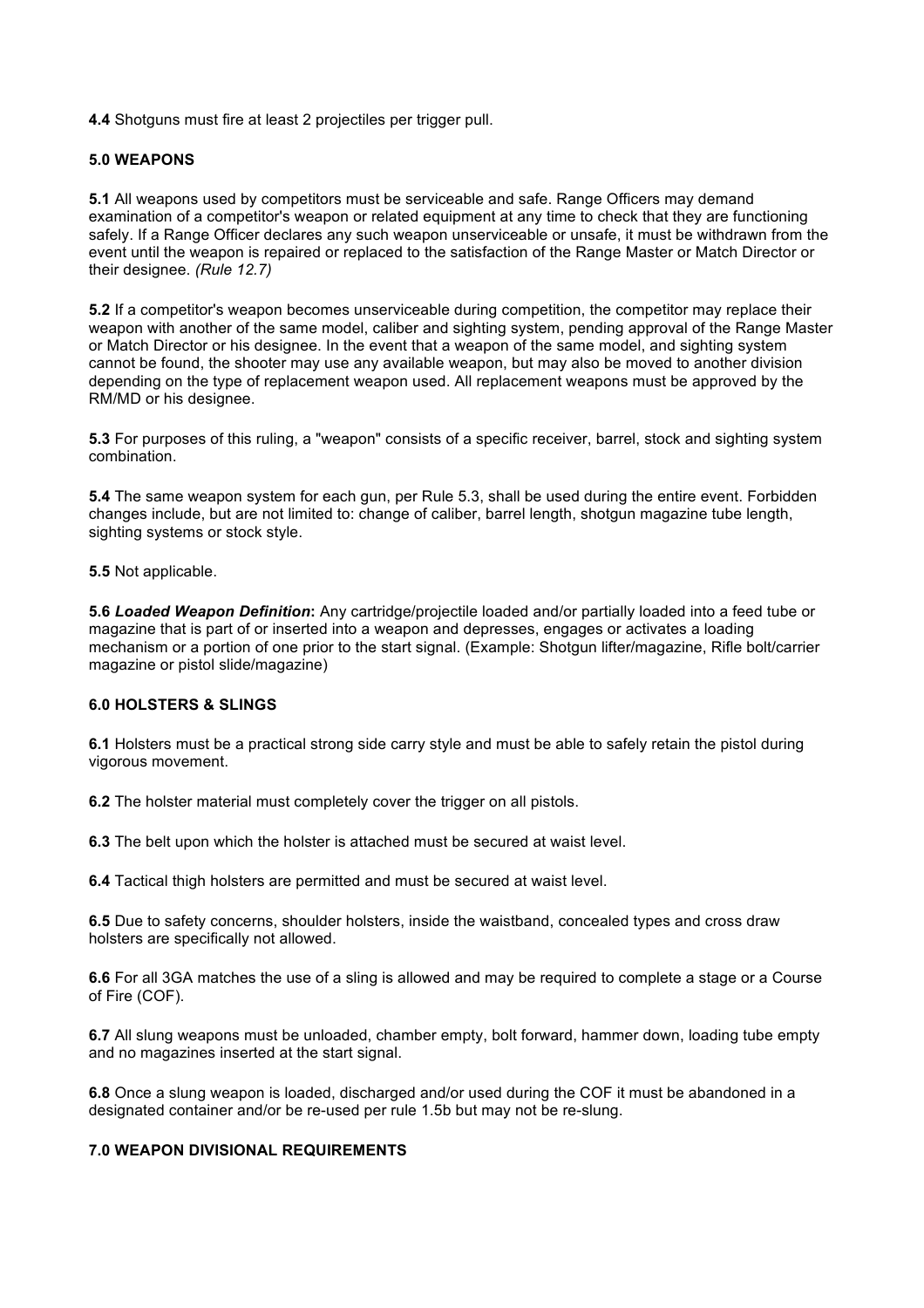# **7.0.1 UNLIMITED, PRACTICAL & FACTORY DIVISIONS**

### **Cartridge, Caliber & Gauge Requirements**

NOTE! All guns must use 6 mm projectiles/ammunition/BB

7.0.2 Not applicable.

### **7.1 UNLIMITED DIVISION:** formally "Open"

### **7.1.1 UNLIMITED PISTOL**

**7.1.1.1** No limitations on accessories.

**7.1.1.2** Magazine length is un-restricted.

**7.1.1.3** The "Stage Ready Condition" for all pistols shall be magazine and chamber loaded and holstered, unless stipulated otherwise in the Written Stage Briefing or if the competitor opts to go prone at the start, then the pistol can be holstered, with loaded magazine inserted, with the chamber empty.

# **7.1.2 UNLIMITED RIFLE**

**7.1.2.1** There are no limitations on accessories. Rifle supporting devices (i.e. bipods, etc.) may be added or removed during the course of the event.

**7.1.2.2** The "Stage Ready Condition" for all rifles shall be magazine and chamber loaded with safety engaged, unless stipulated otherwise in the Written Stage Briefing.

#### **7.1.3 UNLIMITED SHOTGUN**

**7.1.3.1** No limitations on accessories. Also electric airsoft shotguns can be used. In this case gun will be emptied with an "empty shot" in a safe direction after a course of fire (COF).

**7.1.3.2** The changing of barrel length during a match in between courses of fire is not allowed.

**7.1.3.3** Shotgun speed loaders are allowed in Unlimited

**a)** Not applicable

**b)** Not applicable

**7.1.3.4** Shotguns in Unlimited Division have no capacity limitations.

**7.1.3.5** The "Stage Ready Condition" for all shotguns shall be magazine tube and chamber loaded with the safety engaged, unless stipulated otherwise in the Written Stage Briefing or magazine inserted on magazine fed shotguns.

**7.2 PRACTICAL DIVISION:** formally "Tactical", "Tactical Optics", "Tac-Ops", "TO"

#### **7.2.1 PRACTICAL PISTOL**

**7.2.1.1** Weapons must function and operate as in the original factory configuration.

**7.2.1.2** Internal and External modifications are allowed, provided the modifications do not alter the original function and operation of the weapon.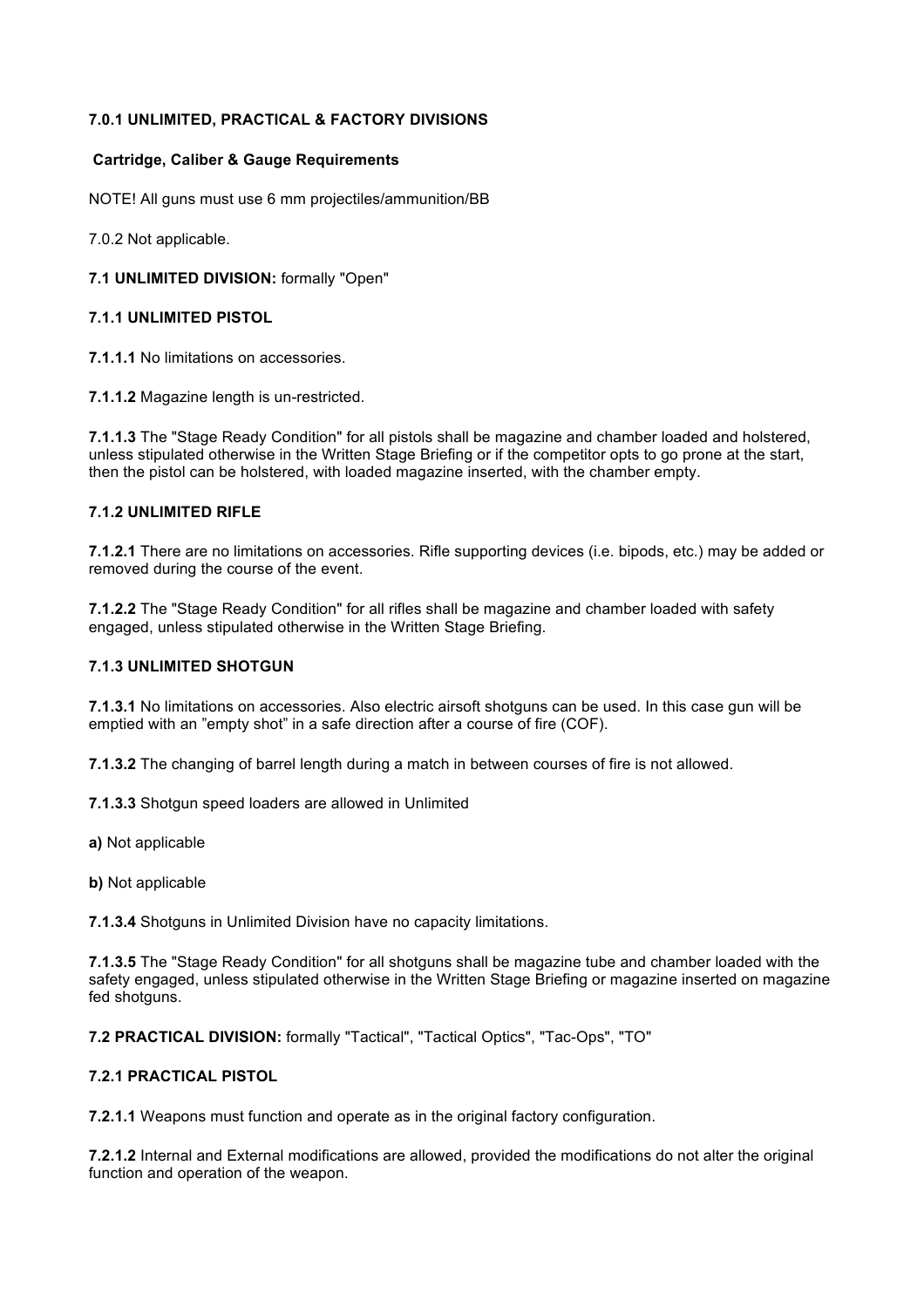**7.2.1.3** Weapons with custom or factory installed electronic sights, optical sights, compensators or

barrel porting are not allowed in this division.

**7.2.1.4** Magazines used shall not exceed 171.25 mm OAL (overall length).

**7.2.1.5** Any Pistol Magazine failing the OAL inspection, after the competitor has completed one or more stages, will result in the shooter being moved into Unlimited Division.

**7.2.1.6** The "Stage Ready Condition" for all pistols shall be magazine and chamber loaded and holstered, unless stipulated otherwise in the Written Stage Briefing or if the competitor opts to go prone at the start, then the pistol can be holstered, with loaded magazine inserted, with the chamber empty.

# **7.2.2. PRACTICAL RIFLE**

**7.2.2.1** Weapons must function and operate as in the original factory configuration.

**7.2.2.2** Internal and External modifications are allowed, provided the modifications do not alter the original function and operation of the weapon.

**7.2.2.3** There are no magazine capacity or magazine length restrictions in this division.

**7.2.2.3** Practical Division rifles may be equipped with iron sights and or no more than one (1) optical sight. Both sight systems may be used in conjunction, co-witnessed or offset.

**7.2.2.4** A magnifier may be used with an optical sight in this division without violating the one optic rule, provided:

**a)** The magnifier does not contain an aiming reticle.

**b)** The magnifier shall not be used as an aiming device by itself.

**c)** The magnifier is mounted in the same location on the rifle for the entire event.

If the provisions above are satisfied:

**d)** The magnifier will not be considered a second/separate optic.

**e)** The competitor may start and use the magnifier in either the magnified or unmagnified condition without further restriction.

**7.2.2.5** Any rifle supporting devices to include but not limited to bipods and/or monopods or a device that deploys one or two legs and or supports and elevates the muzzle end of the weapon on its own without the use of the competitor's hands or arms are not permitted (i.e. will stand upright under its own support). Coupled or single magazines are not considered supporting devices. Attachments and accessories that extend (5") inches or less from the hand guard or forearm are allowed provided they are attached or affixed prior to the start of the first stage and remain in the same location for the duration of the match. Removal and/or changing location will move competitor in to Unlimited Division.

**7.2.2.6** Compensators are allowed in this division provided the compensator is not larger than one (1") inch in diameter and three (3") inches long, measured from the barrel muzzle to the end of the compensator.

**7.2.2.7** The "Stage Ready Condition" for all rifles shall be magazine and chamber loaded with safety engaged, unless stipulated otherwise in the Written Stage Briefing.

### **7.2.3 PRACTICAL SHOTGUN**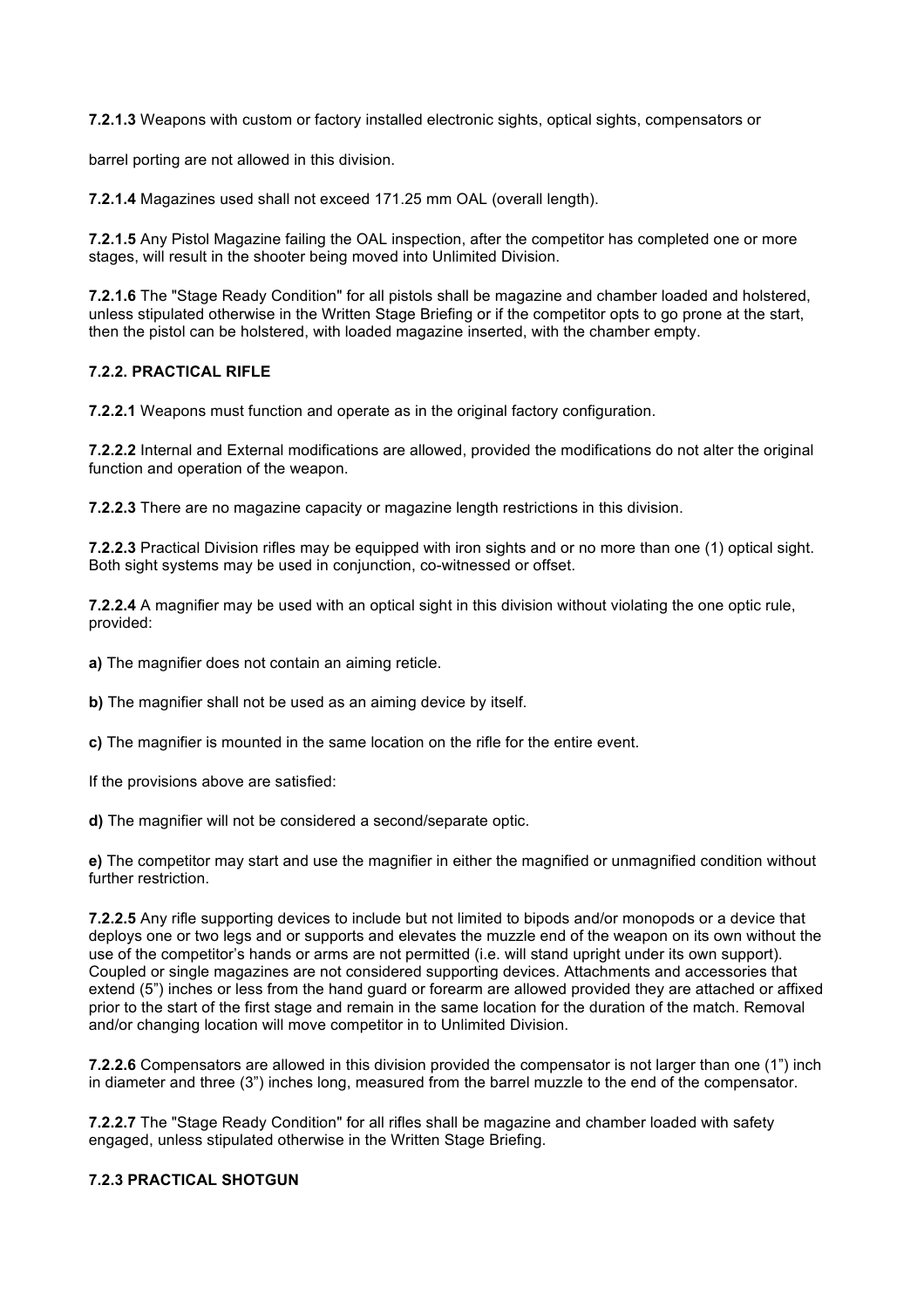**7.2.3.1** Weapons must function and operate as in the original factory configuration.

**7.2.3.2** Internal and External modifications are allowed, provided the modifications do not alter the original function and operation of the weapon.

**7.2.3.3** Only conventional tubular magazine fed shotgun "lookalikes" are allowed in this division.

**7.2.3.4** Barrel length may not be changed in between courses of fire.

**7.2.3.5** No electronic or optical sights allowed on shotguns in this division.

**7.2.3.6** No shotgun supporting devices (i.e. bipods, etc. Rule 7.2.2.5 applies) allowed in this division.

**7.2.3.7** No compensators or porting on barrels allowed in this division.

**7.2.3.8** No shotgun speed loaders allowed in this division.

**7.2.3.9** Shotguns in Practical Division shall not start a stage with more than nine (9) shells total in the shotgun. However, loading additional shells after the start is permitted. *(Rule 3.7)*

**7.2.3.10** The "Stage Ready Condition" for all shotguns shall be totally empty gun or magazine tube and chamber loaded with safety engaged, unless stipulated otherwise in the Written Stage Briefing. When totally empty gun used, safety is not required to be engaged.

**7.3 FACTORY DIVISION:** formally "Limited", "Limited Irons", "Limited Tactical", "L.I."

### **7.3.1 FACTORY PISTOL**

**7.3.1.1** Weapons must function and operate as in the original factory configuration.

**7.3.1.2** Internal and External modifications are allowed, provided the modifications do not alter the original function and operation of the weapon.

**7.3.1.3** Weapons with custom or factory installed electronic sights, compensator or barrel porting are not allowed in this division.

**7.3.1.4** Magazines shall not be loaded with more than fifteen (15) rounds after the start signal. However a (15+1) magazine is legal to charge the chamber at the make ready command.

**7.3.1.5** Magazines used shall not exceed 171.25 mm OAL (overall length) for single stacks and shall not exceed 141.25 mm OAL for staggered magazines. Downloading magazines to fifteen (15) rounds is allowed.

**7.3.1.6** Any Pistol Magazine failing to meet the provisions of *Rule 7.3.1.4 or Rule 7.3.1.5* after the competitor has completed one or more stages, will result in the shooter being moved into Unlimited Division.

**7.3.1.7** The "Stage Ready Condition" for all pistols shall be magazine and chamber loaded and holstered, unless stipulated otherwise in the Written Stage Briefing or if the competitor opts to go prone at the start, then the pistol can be holstered, with loaded magazine inserted, with the chamber empty.

# **7.3.2 FACTORY RIFLE**

**7.3.2.1** Weapons must function and operate as in the original factory configuration.

**7.3.2.2** Internal and External modifications are allowed, provided the modifications do not alter the original function and operation of the weapon.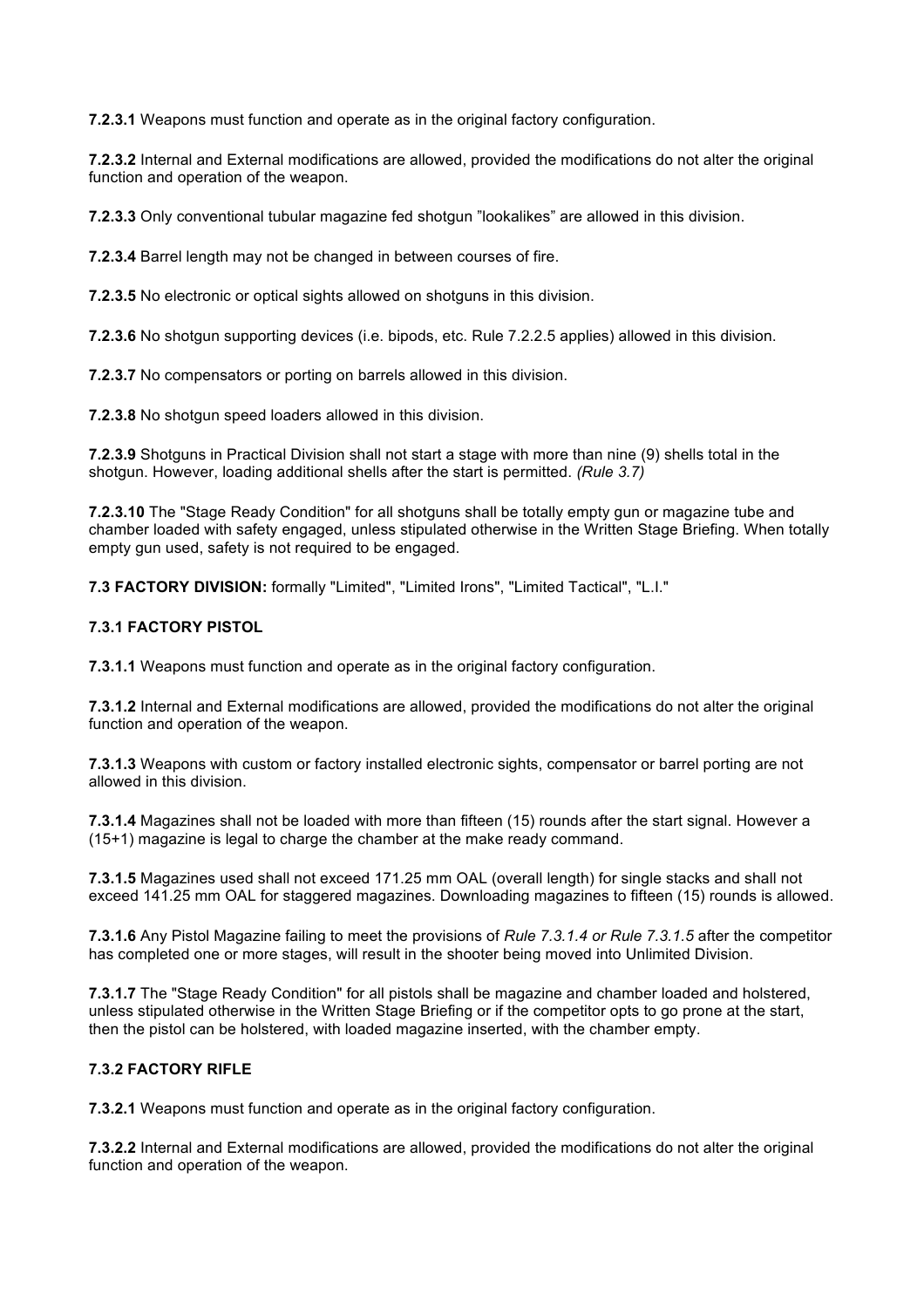**7.3.2.3** All Rifle magazines must be of a thirty (30) round factory configuration and must not exceed the original factory produced length. There is no maximum capacity**,** as long as it is a factory 30 round magazine. Use of lower capacity magazines is allowed. The use of factory or aftermarket extended base pads, whether they increase capacity or not, are forbidden. The downloading of drum magazines with a capacity greater than (30) rounds is not allowed. However, the use of magazine couplers that replace the floor plates but do not add length and traditional magazine body style couplers are allowed.

**7.3.2.4** Any Rifle Magazine failing to meet the provisions of *Rule 7.3.2.3* after the competitor has completed one or more stages, will result in the shooter being moved into Unlimited Division.

**7.3.2.5** Factory Division rifles may be equipped with iron sights and or no more than one (1) non-magnified (1x) optical sight. Both sight systems may be used in conjunction, co-witnessed or offset.

**7.3.2.6** Any rifle supporting devices to include but not limited to bipods and/or monopods or a device that deploys one or two legs and or supports and elevates the muzzle end of the weapon on its own without the use of the competitor's hands or arms are not permitted (i.e. will stand upright under its own support). Coupled or single magazines are not considered supporting devices. Attachments and accessories that extend (5") inches or less from the hand guard or forearm are allowed provided they are attached or affixed prior to the start of the first stage and remain in the same location for the duration of the match. Removal and or changing location will move competitor in to Unlimited Division.

**7.3.2.7** Compensators are allowed in this division, provided the compensator is not larger than one (1") inch in diameter and three (3") inches long, measured from the barrel muzzle to the end of the compensator.

**7.3.2.8** The "Stage Ready Condition" for all rifles shall be magazine and chamber loaded with the safety engaged, unless stipulated otherwise in the Written Stage Briefing.

### **7.3.3 FACTORY SHOTGUN**

**7.3.3.1** Weapons must function and operate as in the original factory configuration.

**7.3.3.2** Internal and External modifications are allowed, provided the modifications do not alter the original function and operation of the weapon.

**7.3.3.3** Only conventional tubular magazine fed shotgun "lookalikes" allowed in this division.

**7.3.3.4** Barrel length may not be changed for the duration of the event.

**7.3.3.5** No electronic or optical sights allowed on shotguns in this division.

**7.3.3.6** No shotgun supporting devices (i.e. bipods, etc. Rule 7.3.2.6 applies) allowed in this division.

**7.3.3.7** No compensators or porting of barrels allowed in this division.

**7.3.3.8** No shotgun speed loaders allowed in this division.

**7.3.3.9** Shotguns in Factory Division shall not hold more than eight (8) shells in the magazine total or start a stage with more than nine (9) shells total in the shotgun. *(Rule 3.7)*

**7.3.3.10** The "Stage Ready Condition" for all shotguns shall be magazine tube and chamber loaded with the safety engaged, unless stipulated otherwise in the Written Stage Briefing.

**7.4** Not applicable.

**7.5** Not applicable.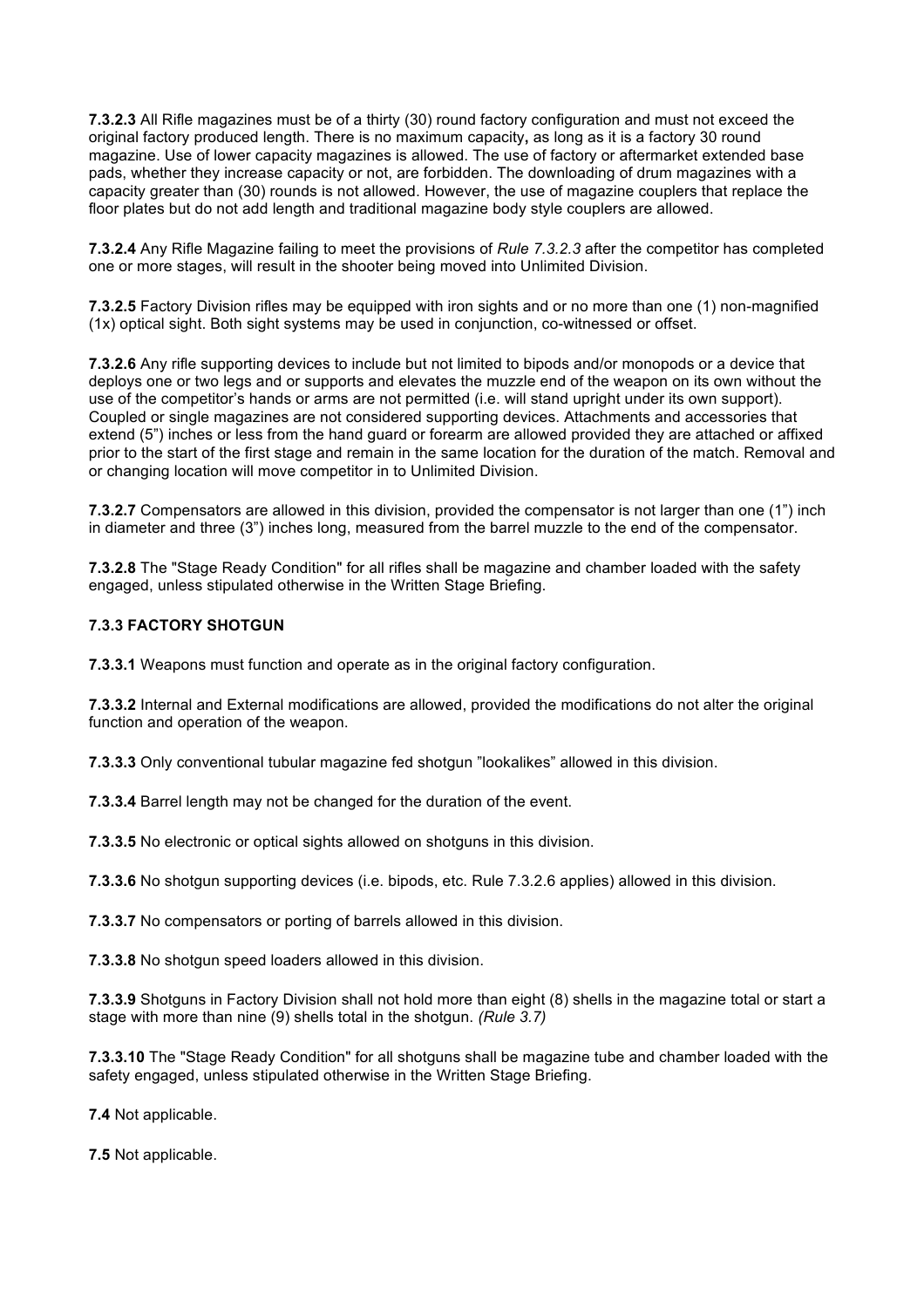**7.6** Not applicable.

**7.7** Not applicable.

**7.8** Not applicable

**8.0 TARGETS:**

**8.1 Pistol:** 3GA official paper and steel targets categorized by color, size or shape stipulated in the WSB as pistol targets.

**8.2 Shotgun / Birdshot:** Frangible targets, steel targets categorized by color, size or shape stipulated in the WSB as shotgun targets.

**8.3** Not applicable

**8.4** Not applicable

**8.5 Rifle:** 3GA paper targets and any steel targets categorized by color, size or shape stipulated in the WSB as rifle targets.

**8.6**. Not applicable

**8.7 Option:** The Written Stage Briefing may designate certain targets that may or may not be engaged with multiple weapons as an available option.

# **9.0 SCORING:**

**9.1** Scoring per stage will be total time plus penalties.

**9.1.1** Maximum time for any stage, including penalties, is 250 seconds. All targets engaged up to 250.30 sec. shall be counted for score. All targets engaged at 250.31 sec. and beyond, shall not be counted for score.

**9.1.2** Total time accumulated for all stages will determine event finish order.

**9.1.3** Lowest total time including penalties determines the winner of the match.

**9.1.4** Any 3GA Official paper target designated as a "Shoot" target must have either one "Center" hit in the 8" circle OR have two hits anywhere inside the border perforation. The hit or hits only need to touch or break the perforation to avoid penalty.

**9.1.5** Not applicable

**9.1.6 HITS PAPER:** Only holes in paper made by BB projectiles will count for score. Holes made by shrapnel, BB fragments or flying debris will not count for score or penalty, however if a target(s) is deemed unable to be scored due to a concentrated "birdshot"/Shotgun pattern that removes evidence of pistol or rifle bullet holes the competitor will be scored with a MOT miss on target +5sec only for target(s) in question. *(rule 9.4.3)*

**9.1.7** Not applicable.

**9.1.8** Not applicable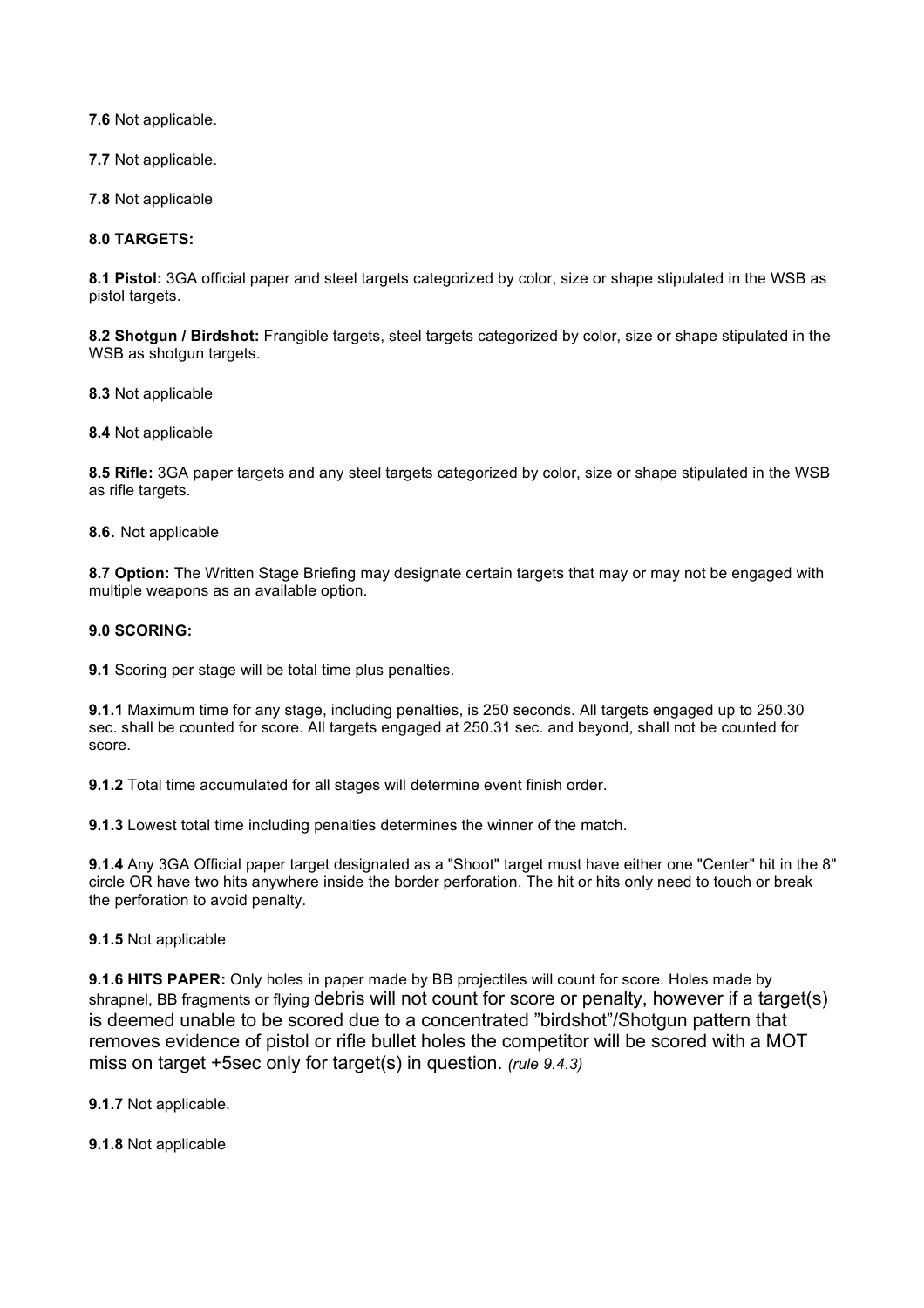**9.1.9 HITS STEEL:** Knock Down style plates & poppers must fall to score. Exception: *(Rule 9.1.9.2i, 9.1.9.2j)*  If a knock down style target falls from the stand while being engaged, the competitor will receive score/credit for the target in question with no penalty assessed*. (eg.. stand is struck)*

# **9.1.9.1 Calibration of Poppers**

**a)** The Range Master must designate a specific supply of 0,20g ammunition and one or more pistols/handguns to be used as official calibration tools by range officials authorized to serve as calibration officers.

**b)** The Range Master must arrange for each popper to be calibrated prior to the commencement of a match, and whenever required during a match.

**c)** For initial calibration, each popper must be set to fall when hit within the calibration zone with a single shot fired from a designated handgun using the calibration ammunition. The shot must be fired from the shooting location, in the course of fire, furthest from the popper being calibrated. The "Calibration Zone" is the circular plate portion of the popper.

**9.1.9.2 Calibration Challenges Pistol** If, during a course of fire, a popper does not fall when hit, a competitor has three options:

**a)** Shoot the popper again until it falls. In this case, no further action is required and the course of fire is scored "As Shot".

**b)** The popper is left standing but the competitor does not challenge the calibration. No further action is required and the course of fire is scored "As Shot" with the subject popper scored as a miss.

**c)** The popper is left standing and the competitor challenges the calibration. In this case, the popper and the surrounding area on which it stands must not be touched or interfered with by any person. If a Match Official violates this rule, the competitor will get score/credit for the popper in question, with no penalties assessed. If the competitor or any other person violates this rule, the competitor in question, will not get credit/score and the popper will be scored as a miss and the rest of the course of fire will be "scored as shot". If the popper falls for any non-interference reason (e.g. wind action) before it can be calibrated, Rule 11.2 will apply and a reshoot must be ordered.

**d)** In the absence of any interference or problem with a target mechanism, a calibration officer must conduct a calibration test of the subject popper, when required under Rule 9.1.9.1c, from as near as possible to the point from where the competitor shot the popper. The following will apply:

**e)** If the first shot by the calibration officer hits on or below the calibration zone and the popper falls, the popper is deemed to be properly calibrated and it will be scored as a miss.

**f)** If the first shot fired by the calibration officer hits the popper in the calibration zone and the popper does not fall, the calibration test is deemed to have failed and the competitor will get score/credit for the popper in question with no penalties assessed. The target must now be recalibrated.

**g)** If the first shot fired by the calibration officer hits above the calibration zone, the calibration test is deemed to have failed and the competitor will get score/credit for the popper in question with no penalties assessed. The target must now be recalibrated.

**h)** If the first shot fired by the calibration officer misses the popper altogether, another shot must be fired until one of Rule 9.1.9.1a, b or c occurs.

**i)** Designated steel Knock Down style plates are not subject to calibration.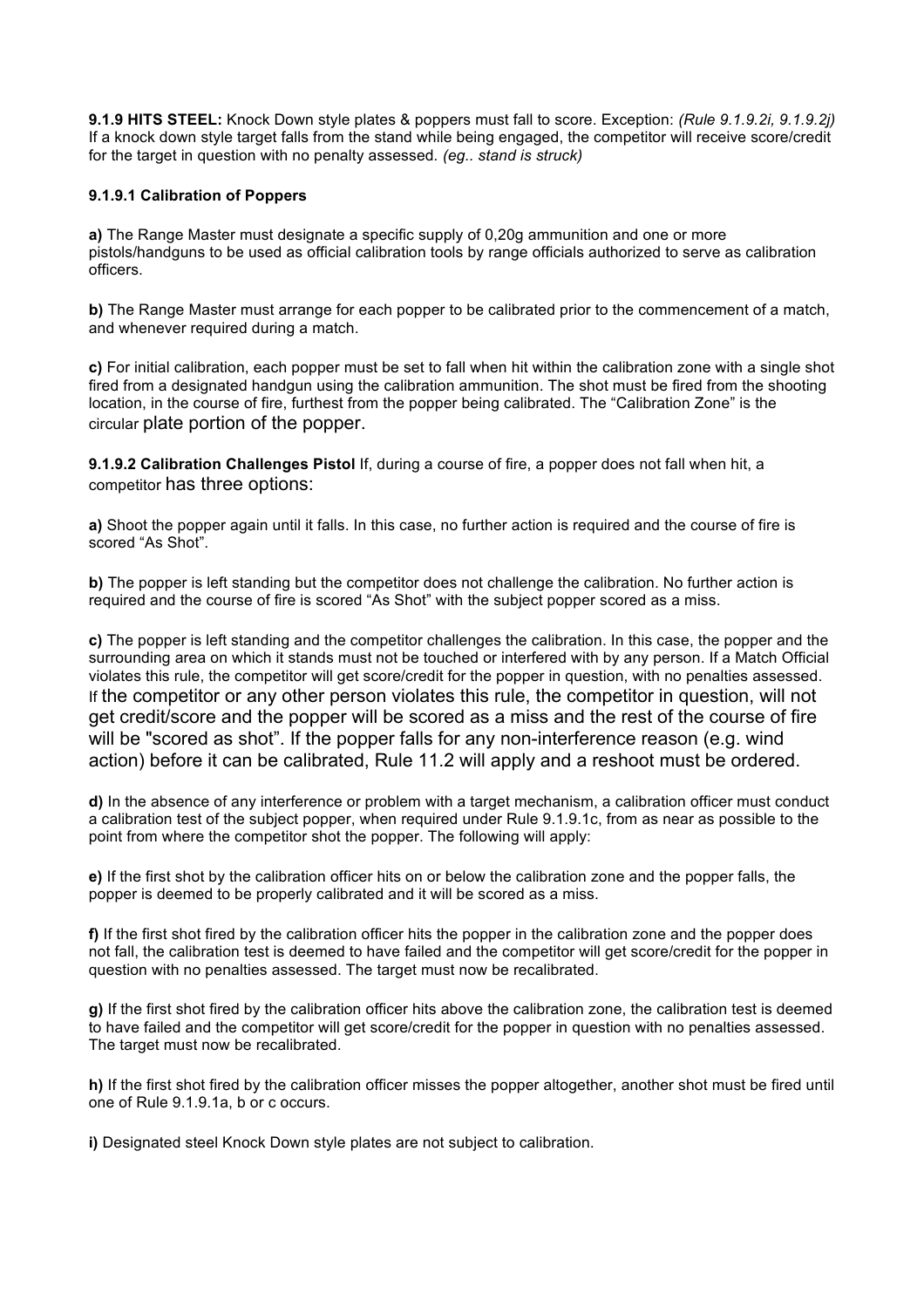**j)** If a designated steel Knock Down style plate is determined to have been struck and turned sideways or is no longer presenting the face of the target to the competitor at the original location of engagement and does not fall, the competitor will get score/credit for the Knock Down plate in question with no penalty assessed.

**9.1.9.3** All steel scoring targets shall be painted and checked for calibration before each squad regardless of weather conditions.

**9.1.9.4** All Knock Down (KD) scoring targets shall have a target direction line applied to specify the target presentation angle, verify correct reset for competitors and add a visual aid for the RO to determine if the target was struck for officiating and arbitration purposes.

**9.2** All props, walls, barriers, vision screens and other obstacles are deemed to be impenetrable "hard cover". *(Rule 3.5)*

**9.2.1** Walls shall not be shot under or over, unless specifically permitted in the WSB. Firing a shot or shots through a vision barrier to engage a target will result in an additional penalty. *(Rule 3.5, 9.2, 2.26)*

# **9.3 NO-SHOOT TARGETS**

The white back side of an official 3GA target may be used as a No-Shoot Target. No-Shoot Penalty is **+5 Sec per hit**, on white paper, that hits anywhere inside the border perforation or touches the perforation of the target. *(Rule 3.5.1)*

**9.3.1** When a shot passes through a No-Shoot Target, then continues on to hit another target or targets, all hit targets will be counted for score and or penalty.

**9.3.2** When a shot passes through a Shoot Target, then continues on to hit a No-Shoot target or targets, all hit targets will be counted for score and or penalty.

#### **9.4 Scoring Targets with Penalties Include:**

**9.4.1** Single Hit outside the center ring at any distance, **+2.5 sec**

**9.4.2** Not applicable

**9.4.3** MOT "Miss on Target" less than 10 meters, No Hits on Paper, Steel left standing **+5 sec**

**9.4.4** MOT "Miss on Target" greater than 10 meters, Steel left standing **+7.5 sec**

**9.4.5** MOT "Miss on Target" greater than 20 meters, Steel Left Standing or No Called Hit **+10 sec**

**9.4.6** FTE **"**Failure to Engage" any target 25 meters and less **+2.5 sec**

#### **9.4.7 FTE "Failure to Engage" any target greater than 25 meters +5 sec**

**9.5 Definition of "Engage":** To be in a position where the muzzle is in the line of sight to a target and the competitor aims and fires upon that target.

**9.5.1** Shooting in the general direction of a target, shooting over or under obstructions that targets are behind or through see-through walls and or barriers, does not constitute "engaging a target" and is not allowed. *(Rule 3.5, 9.2)*

**9.6** Not applicable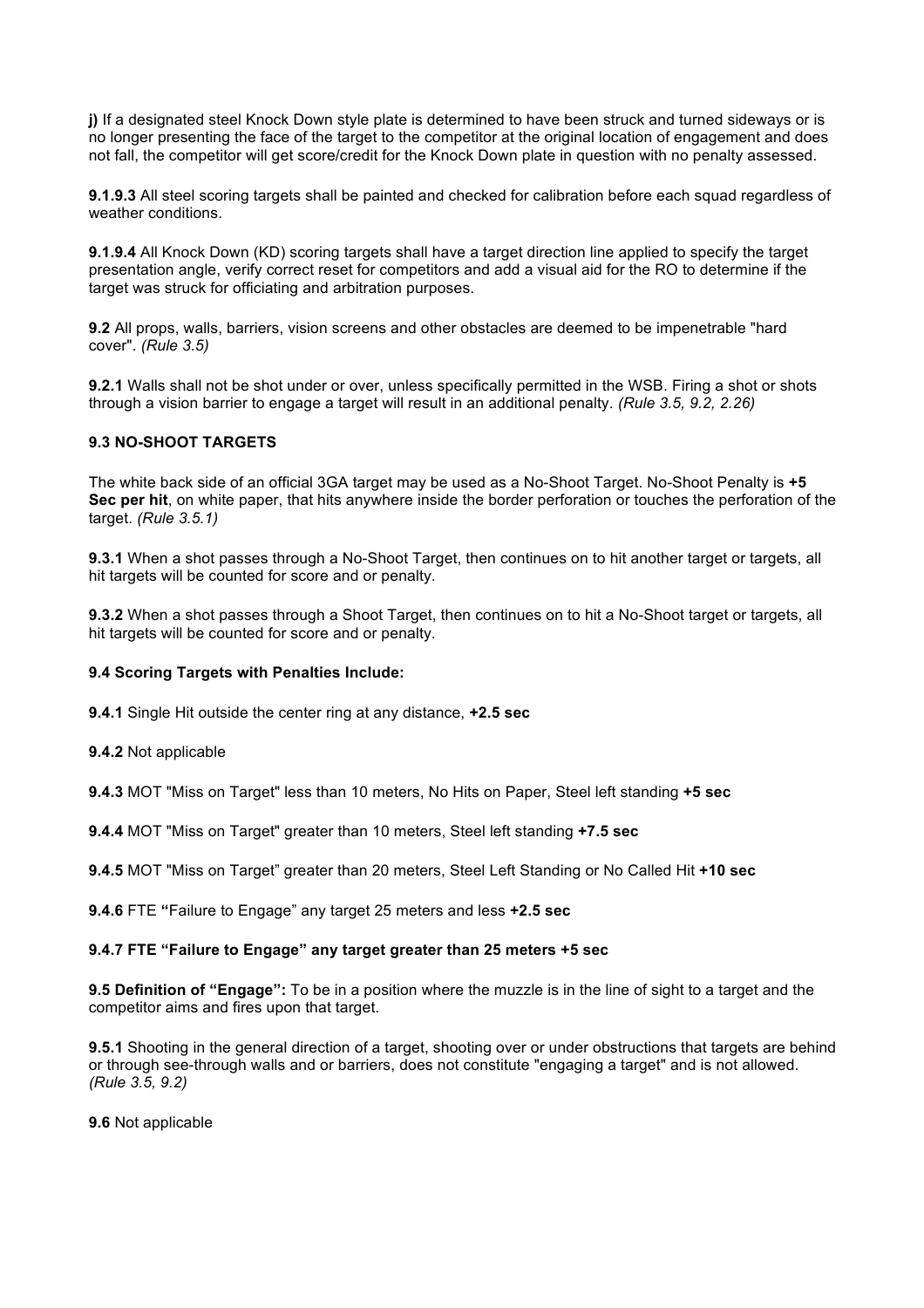**9.7** A signed score sheet may not finalize your score. If discrepancies arise prior to the time that the final event scores are posted, 3GA will, with your notification, take whatever steps necessary to rectify and correct any such problem, including, but not limited to re-shoots.

# **10.0 APPEALS AND ARBITRATION**

**10.1** Decisions are initially made by the stages' Chief Range Officer.

**10.2** If the complainant disagrees with the CRO's decision, the Range Master or Match Director will be called to make the final ruling in the matter. *Safety violations will not be subject to arbitration or appeal. (Rule 2.1)*

**10.3** In the event a competitor calls for an arbitration, the competitor will be the only person permitted to be present, other than 3GA staff, during the arbitration. If the competitor is a Junior, one other person may be present as an advisor. Arbitrations will

not be conducted in public or in the presence of non-involved competitors.

**10.4** A safety rule violation is not negated because the CRO/RO or Match Staff did not immediately stop the competitor during the course of fire (COF).

### **11.0 RE-SHOOTS**

**11.1** Re-shoots will only be issued by the Range Master or Match Director. The Range Master shall be informed immediately before any stage is re-shot for any reason. The competitor will be given the choice to re-shoot immediately or to have their position moved to the bottom of the shooting order and will be the last to complete the course of fire in that squad. If a reshoot is issued after the competitor has left the stage in question, the reshoot will take place at the discretion of the Range Master or Match Director.

**11.2** Range Equipment Failure: If a target falls or fails without being engaged, (e.g. wind action) after the start signal, the range officer shall stop the competitor as soon as possible. The competitor will then be required to re-shoot the course of fire once it has been reset.

**11.3** A competitor, during the course of fire, that inadvertently loses their eye or ear protection, may stop themselves and immediately notify the range officer why they have stopped. The competitor will then be required to re-shoot the course of fire once it has been reset.

**11.3.1** A competitor who intentionally loses or displaces eye and / or ear protection during a course of fire will nullify the provisions of Rule 11.3 and will be subject to a match disqualification. *(Rule 2.14)*

**11.4** Un-Restored Targets: If, following completion of a course of fire by a previous competitor, one or more targets have not been properly patched or taped or reset or if previously applied pasters have fallen off the target for the competitor being scored, the Range Officer must judge whether or not an accurate score can be determined. If there are extra scoring hits, or if it is not obvious which hits the competitor being scored made, the affected competitor must be ordered to re-shoot the course of fire.

**11.5** Range equipment failure can include the timer. If, at any time prior to the final event scores being posted, it has been determined by 3GA that the timer, for any reason, failed to record the actual last shot or that the time posted is deemed to be improbable and or impossible the competitor will be required to reshoot the stage or receive a Did Not Finish (DNF) score for the stage in question.

#### **12.0 RANGE COMMANDS AND PROCEDURES**

**12.1 Make Ready** - The course of fire begins with the "Make Ready" command and ends after the "Range is Clear" command is issued.

**12.2** When more than one weapon will be used during a course of fire, the Range Officer will direct and supervise the competitor through the process of preparing all weapons. The Range Officer will give the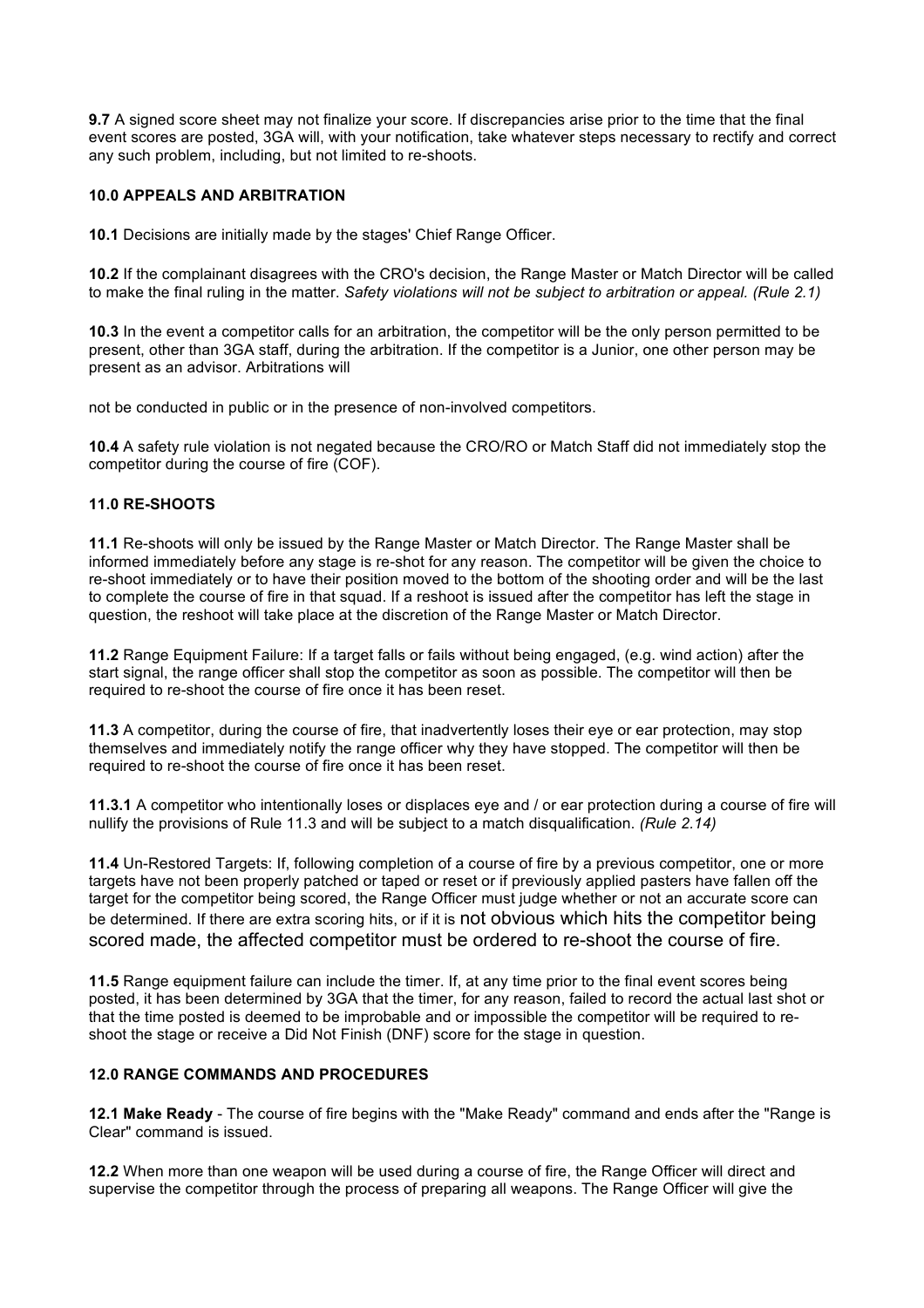"Make Ready" command, signifying the "Start of the Course of Fire" and will then direct and supervise the competitor through the process of preparing and positioning any "staged" weapons. The Range Officer will then accompany the competitor to the start position and direct the competitor to prepare the weapon to be initially used on the stage, prior to assuming the ready position. The initial "Make Ready" command defines the start of the "Course of Fire" regardless of how many weapons are subsequently prepared, loaded and or staged following that command.

**12.2 a)** A competitor may elect not to bring a weapon(s) to use on a stage, permitting the targets presented in the course of fire may be legally engaged with the weapon(s) the competitor has chosen to use. However, if the WSB stipulates starting with a particular weapon, the WSB must be followed and the starting weapon must be used.

**12.2 b)** A competitor may elect to stage a weapon safely in a designated grounding container for later use. However, once a weapon has been discharged, the staged weapon becomes "Grounded" *(Rule 1.5b)* and the appropriate penalties shall apply. *(Rule 3.4.1) (eg.. your weapon failed & you retrieve grounded weapon to complete the stage)*

**12.3 Are You Ready - Standby**: After the competitor has loaded and staged all weapons to be used in the course of fire, the range officer will accompany them to the start position. The range officer shall then issue the commands "Are You Ready" followed shortly by "Standby". Within one to four seconds, the R.O. will activate the timer, which signifies the beginning of the competitors' attempt of the course of fire. The lack of any negative response from the competitor after being issued the "Are You Ready" command indicates that they fully understand the requirements of the course of fire and are ready to proceed. If the competitor is not ready, they must state "No" or "Not Ready". It is suggested that when the competitor is ready they should assume the required start position to indicate their readiness to the Range Officer.

**12.4 Stop** - Any Range Officer assigned to a stage may issue this command at any time during the course of fire. The competitor must immediately cease firing, stop moving and wait for further instructions from the Range Officer.

**12.5 If You Are Finished, Unload And Show Clear** - If the competitor has finished shooting, they must lower their weapon and present it for inspection by the Range Officer, with the muzzle pointed down range, magazine removed or tube emptied, slide/bolt locked or held open and the chamber empty. Once the R.O. has inspected the weapon, one of the following commands shall be issued. Exception with electric shotgun.

# **12.5 a) If Clear, Hammer Down, Holster.** (Pistol)

**12.5 b) If Clear, Hammer Down, Bolt Open.** (Rifle & Shotgun). Exception with electric shotgun which will be conducted by the RO to take a "clear shot" in a safe direction.

The range officer will then accompany and instruct the competitor to safely unload all other weapons that were used in the course of fire. The R.O. may assign the un-loading duty to designated competitors. Once the weapons have been confirmed by a range officer, as safely grounded, the designate may safely unload the weapon(s).

Pistols: Release the slide and pull the trigger without touching the hammer or de-cocker then holster or bag the pistol.

*(Rule 1.4.1, 1.5.1.2.1)*

Rifle: Bolt locked open OR chamber safety flag inserted, bolt closed. *(Rule 1.4.2)*

Shotgun: Bolt locked open OR chamber safety flag inserted, bolt closed. *(Rule 1.4.2).* Exception with electric shotgun which will be conducted by the RO to remove magazine and turn on safety.

Rifles and Shotguns must be carried Muzzle Up, or cased, or placed on a cart, when exiting the stage. *(Rule 1.4.1)*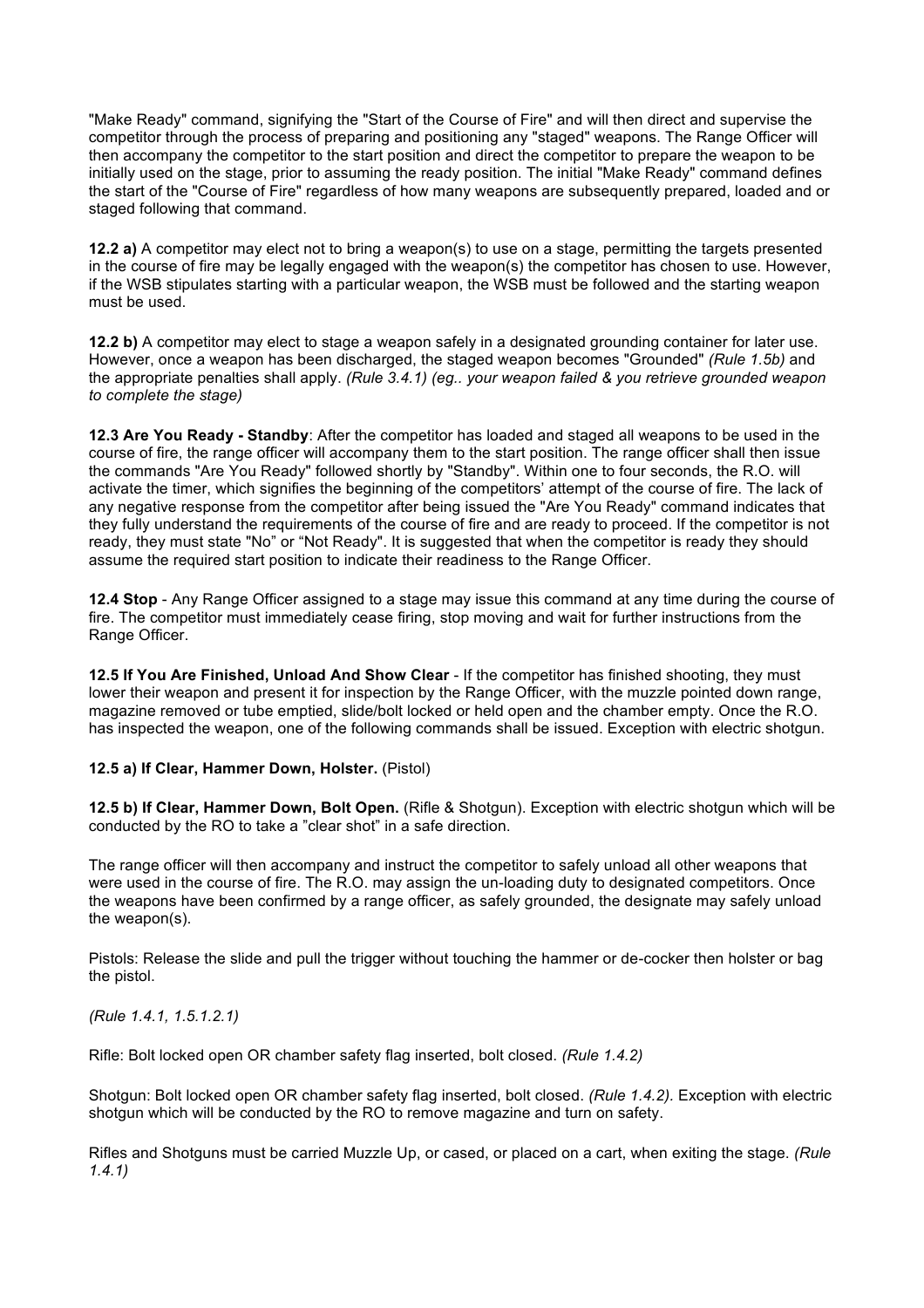**12.6 Range is Clear -** This command shall be issued only after the competitor and the range officer have cleared all weapons. This declaration signifies the "End of the Course of Fire". Once this declaration is made, officials and competitors may then move down range to score, paste, reset and paint targets.

**12.7** In the event that a Range Officer terminates a course of fire due to a suspicion that a competitor has an unsafe weapon or unsafe ammunition, the Range Officer will take whatever steps he deems necessary to return both the competitor & the range to a safe condition. The Range Officer will then inspect the weapon or ammunition & proceed as follows.

**12.7.1** If the Range Officer finds evidence that confirms the suspected problem, the competitor will not be entitled to a re-shoot, but will be ordered to rectify the problem. On the competitors score sheet, the time will be recorded up to the last shot fired, and the course of fire will be "scored as shot", including all applicable misses and penalties.

**12.7.2** If the Range Officer discovers that the suspected safety problem does not exist, the competitor will be required to re-shoot the stage.

### **12.8 Additional Verbal Safety Warnings:**

**12.8.1** "**FINGER"** Any Range Officer assigned to the stage may issue this verbal warning once before assessing penalties or stopping a competitor. The competitor's fingers must be visibly outside the trigger guard when loading, reloading or unloading during a course of fire and while clearing a malfunction. *(Rule 2.24)*

**12.8.2 "MUZZLE"** This verbal warning may be repeated at different locations in the course of fire as needed, when the competitor's muzzle approaches the 180-Degree Safety Plane**.** *(Rule 2.5)*

**12.8.3 "FOOT"** This verbal warning may be repeated at different locations in the course of fire as needed, when a competitor is touching a rope fault line or while stepping on the ground or an object beyond a Shooting Box or Fault Line. *(Rule 3.10) Exemption: Foot faults will not be assessed from the prone position. (Rule 3.1)*

# **13.0 START & SHOOTING POSITIONS**

Written Stage Briefings may require the "Start Position" to be standing, sitting, kneeling, prone or dictated otherwise.

**13.1 PISTOL:** Unless otherwise specified, the competitor must stand erect, facing downrange, with arms hanging naturally at the sides, pistol loaded and holstered. Unless the competitor opts to go prone at the start, then the pistol can be holstered and the chamber unloaded.

**13.2 PORT ARMS RIFLE & SHOTGUN:** Standing erect and relaxed, with the long gun held diagonally in front of the body by both hands, stock touching the competitor's belt at hip level, muzzle angled upward, loading port and / or mag well facing downward, finger out of the trigger guard.

**13.3 LOW READY RIFLE & SHOTGUN:** Standing erect and relaxed, long gun mounted to the shoulder, loading port and / or mag well facing downward, muzzle lowered from aiming at targets or aimed specifically at a designated low ready marker.

**13.4 PRONE**: If a competitor takes the prone position by choice or is instructed by the Written Stage Briefing and they have a holstered pistol, the chamber of the pistol must not contain a live round. Violation of this rule will result in a match DQ. *(Rule 2.23)* This includes the start position or at any time during the course of fire. The competitor must fully unload the chamber of

the pistol before re-holstering. Reinserting a loaded pistol magazine with an empty chamber is allowed. Prone is considered a"supported" shooting position. *Note: Foot faults will not be assessed from the prone position. (Rule 3.1)*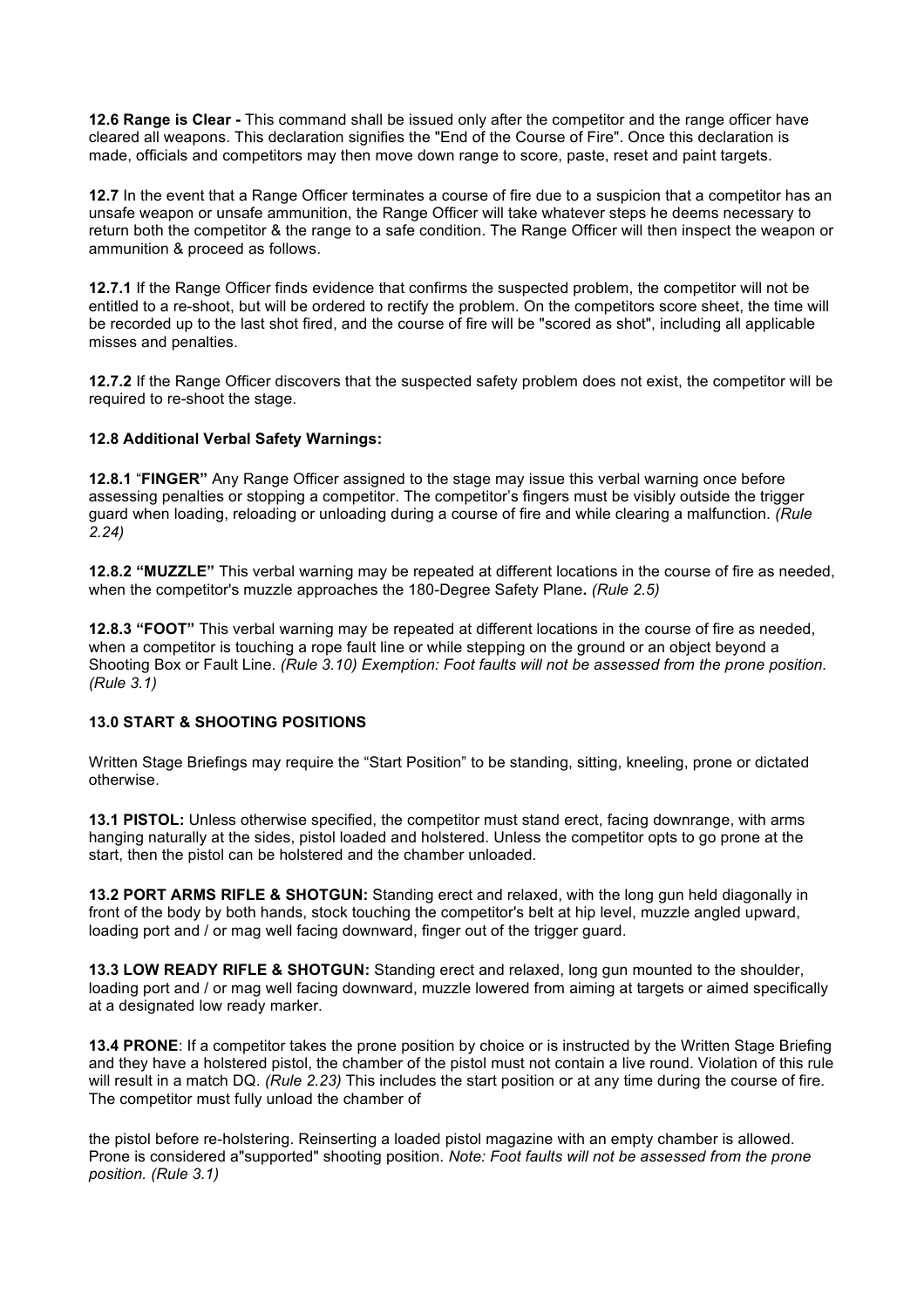**13.5 SUPPORTED** is defined as, when any part or the competitors body and or weapon touches, rests or comes in contact with the ground, any stage prop or object while engaging targets during the course of fire. Prone and shooting from a barricade is considered a supported position.

**13.6 UNSUPPORTED** is defined as, when any part or the competitors body and or weapon does not touch, rest or come in contact with the ground, any stage prop or object while engaging targets during the course of fire. (Also known as "Off Hand")

**13.7 BARRICADE**: When stipulated in the Written Stage Briefing, Official 3GA Barricades or other designated structures may be used by the competitor to shoot from the "Prone" or "Supported" positions without penalty. However, all shots fired from the prone position must pass through the low port only.

### **14.0 CONDUCT**

**14.1** Competitors and spectators are expected to conduct themselves in a courteous, sportsman-like manner at all times.

**14.2** Clothing with offensive or obscene logos, sayings, pictures or drawings must not be worn or displayed at the event site.

**14.3** Eye protection is mandatory for all competitors, spectators & range personnel at all times while at the event site.

**14.4** Ear protection is mandatory for all participants, spectators & range personnel while on or near a course of fire.

**14.5** Failure to obey posted venue speed limits may result in the competitor being ejected from the property. In this case, the

competitor will be assessed a Did Not Finish (DNF) score for the remainder of the match.

**15.0** Not applicable.

**16.0** Not applicable.

### **17.0 WEATHER OPTION RULES**

In the event that inclement or severe weather is forecast during the duration of the match, the Range Master may institute "Weather Option Rules".

Once Weather Option Rules have been initiated, they must remain in place for the duration of the match to ensure competitive equity.

**17.1** Weather rules are defined as: Measures taken to facilitate the continuation of the match during periods of high rain, wind or stormy conditions that may impact the function of stage props or scoring thereof.

**17.2** Weather Rules shall be initiated at the Match Director and/or Range Master's discretion. Once initiated, weather rules shall be binding for the duration of the match regardless if the weather conditions do not occur, or do not exist on a different day.

**17.3** Such measures may include but are not limited to:

**17.3.1** Postponing live fire during periods of lightning strikes.

**17.3.2** Bagging paper targets to protect them from moisture.